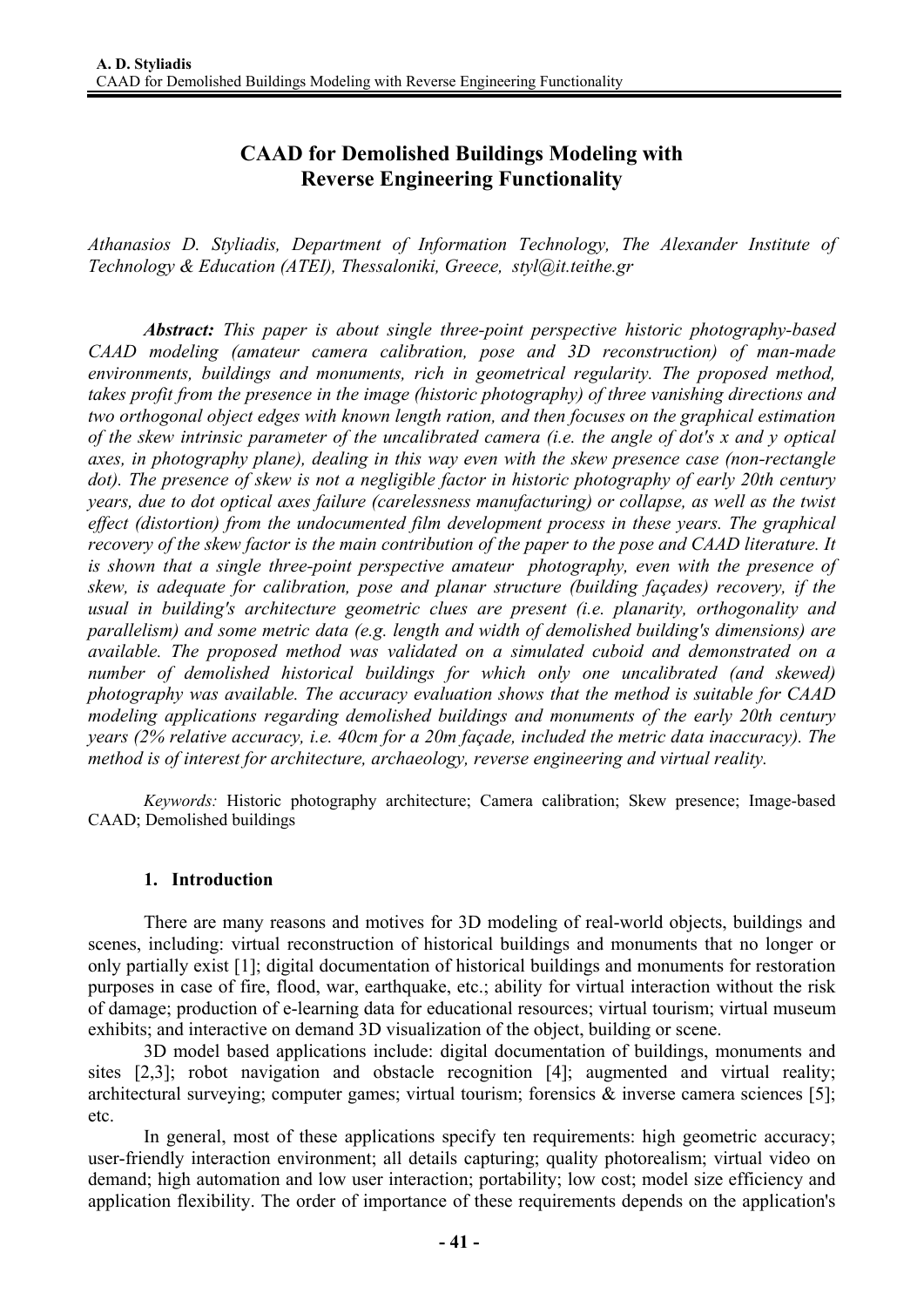objective. So, for digital documentation applications the *geometric accuracy* and the *all details capturing* are at the top of these requirements, whilst for virtual tourism the *virtual video on demand* and the *quality photorealism* must take special care.

A single system that can satisfy all these ten requirements is still in the future. In particular, accurately capturing all details with a fully automated system for a wide range of objects remains elusive, as well as elusive remains a system for 3D virtual reconstruction of demolished buildings, when only one uncalibrated photography is available and the building capturing geometry is not rich enough. Refs. to Sabry F. El-Hakim et al. [6] and Paul E. Debevec et al. [7] for the geometry-, image- and range-based available 3D modeling techniques, as well as for some hybrid and multiple techniques.

The current article addresses (into the image-based modeling domain) the problem of single uncalibrated historic photography-based 3D modeling of buildings that display a number of properties of geometric clues (planarity, parallelism, orthogonality, symmetry and planar or space topology). Such as the man-made architectures, buildings and monuments rich in geometrical regularity. This historic photography usually is just a single analogue photograph or a post-card which, nearly always, was captured from an uncalibrated camera for which the skew intrinsic parameter (i.e. the angle of the x and y optical axes of the *dot* in photography plane) is unknown. The knowledge of skew factor's value is essential for the evaluation of the *camera projection matrix* and its graphical recovery is the main contribution of the paper.

The presence of skew is not a negligible factor in historic photography of early 20th century years, due to *dot* optical axes failure (carelessness manufacturing) or collapse, as well as the twist effect (distortion) from the undocumented film development process in these years.

The graphical estimation of the skew intrinsic constraint is based on modern and effective CAD tools (i.e. a virtual camera embedded in a CAD platform and an open software design environment) for a controlled simulation of the photography projection procedure. These tools (virtual camera and open software functionality) are available only on todays modern CAD software controlled environments.

Modern and more effective CAD tools could assist architects and engineers, and the affordances they provide change the practice of modeling itself suggesting fundamentally new ways of thinking about the domain (design and engineering) [8,9,10].

#### *1.1. Current approaches*

The classical problem in the image-based techniques is to reconstruct the metric structure of the scene from two or more images by stereovision techniques [11,12]. However, this is a hard task due to the problem of seeking correspondences between different views (time-consuming and costly). Also, these techniques are not applicable in cases where only one, calibrated or not, image is available.

Methodology for 3D modeling from multi or single images, when specific restrictions are applied, is by default *constraint-based* and it tries to exploit geometric knowledge (properties) of the scene clues, like orthogonality, planarity, etc. Geometric properties are either detected automatically [13,14,15], or they are user-defined [16]. Some forms of symmetry have been exploid [17,44] and, in theory, general polynomial constraints on the 3D points could be used. Most often, however, only planarity, parallelism, alignment and angles topology are used [18].

Amongst these constraint-based methods, computation differs between *multi-view* and *single-view* methods. The former being usually modification of traditional 3D modeling methodology [19], while the latter rely on the possibility of expressing geometric properties as linear constraints on the estimated quantities. For this reason, the 3D directions, orthogonal or parallel to planes and edges of interest, should be estimated before the modeling (metric virtual reconstruction) itself [18,20,21]. These 3D directions are called "dominant directions" [22] and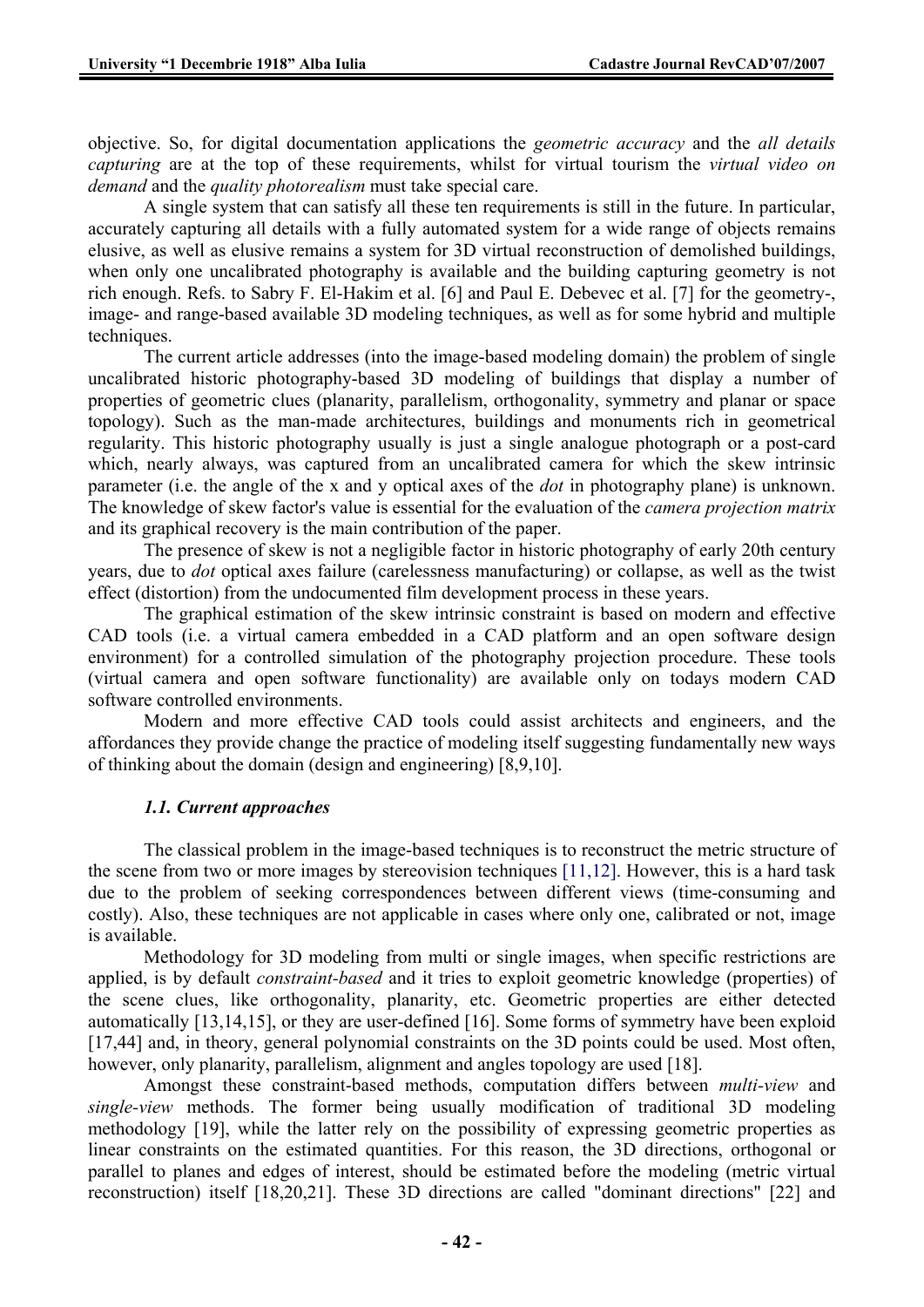form the *camera calibration matrix*. .

In recent years, a remarkable attention is focused on 3D reconstruction directly from a *single uncalibrated image*. It is well known that only one image cannot provide enough information for a complete and accurate 3D modeling. However, some metric quantities can be inferred directly from a single image with the prior knowledge of geometrical scene constraints. Such constraints may be expressed in terms of vanishing points or vanishing lines, co-planarity, special interrelationship of features and camera constraints [23,24].

There are many studies on the problem of *single view* based calibration, pose and modeling in the literature [25,26,27]. So, there are approaches on constraints-based *camera projection matrix recovery* (using geometric, space topology, photo-realistic and texturing cues) [5,18,20,28,29], as well as particular approaches on applying single view techniques for demolishing buildings modeling from a single historic photography [7,24,30,31,32]. Most of the studies are usually under the assumption of square (i.e. zero-skew and unit aspect ratio) or even rectangle (i.e. zero-skew and known aspect ratio) photography *dots*. However, these assumption are not valid for historic photography with a disorted film digitization and development, and may not be applicable to old fashion camera equipments or even to some off-the-shelf modern digital cameras with skew presence.

In particular: for *geometric cues* based modeling Wilczkowiak et al. [33] and Chen et al. [34] expand the idea to general parallelepiped structures, and use the constraints of parallelepipeds for camera calibration. Wilczkowiak et al. [21] also present a complete duality that exists between the intrinsic metric characteristics of a parallelepiped and the intrinsic parameters of a camera. Also, for a wide variety of man-made environment (architecture, façades, etc.), a *cuboid* is a reasonable model. Caprile and Torre [35] propose a method for camera calibration from vanishing points computed from the projected edges of the cuboids. These vanishing points correspond to three mutually orthogonal directions in space, which can provide three independent constraints to the intrinsic parameters of a camera.

For *line photogrammetry* based modeling several approaches that make use of vanishing points and vanishing lines have been proposed for either cameras calibration, or scene reconstruction. In this domain, the line features in the images are the observations. However, there is an explicit parameterisation for the edges in object space and this increase the complexity of the constraints formulation as it stated by Patias et al. [36], while Criminisi et al. [16] study the problem by computing 3D affine measurement from a single perspective image. The above approaches are based on the vanishing line of a reference plane and the vanishing point in a vertical direction.

Some of the traditional approaches for solving the camera projection matrix recovery problem utilize particular *photo-realistic cues*, such as lighting, shading, texturing and defocusing [28,29]. But, this kind of cues are usually not present in historic photography, and even more these methods make strong assumptions on shape, reflectance or exposure and tend to require a controlled environment, which is often not available and an extra software vertical application is needed.

Zhang et al. [25] propose a method, which combines a sparse set of user-specified *space topology cues*, such as surface position, normals, silhouettes and creases, to generate a well-behaved 3D surface satisfying these constraints.

Several approaches have been reported recently for the exploitation of the basic image geometry for damaged or destroyed buildings modeling using single image techniques [7,24,30,31,32]. All these approaches are based on a square dot assumption (zero-skew). In particular, L. Grammatikopoulos et al. refers to three camera calibration approaches using single images of man-made objects [30]. These three techniques are based on vanishing points, image line parameters and image point observations, all of them with the assumption of square *dots* in photography (i.e. zero-skew single photography). Frank van den Heuvel [24] reports for an accurate virtual reconstruction of the demolished building called "*Kommandantur*", located at the historic center of Berlin. In this paper a single uncalibrated image from the Albrecht Meydenbauer archives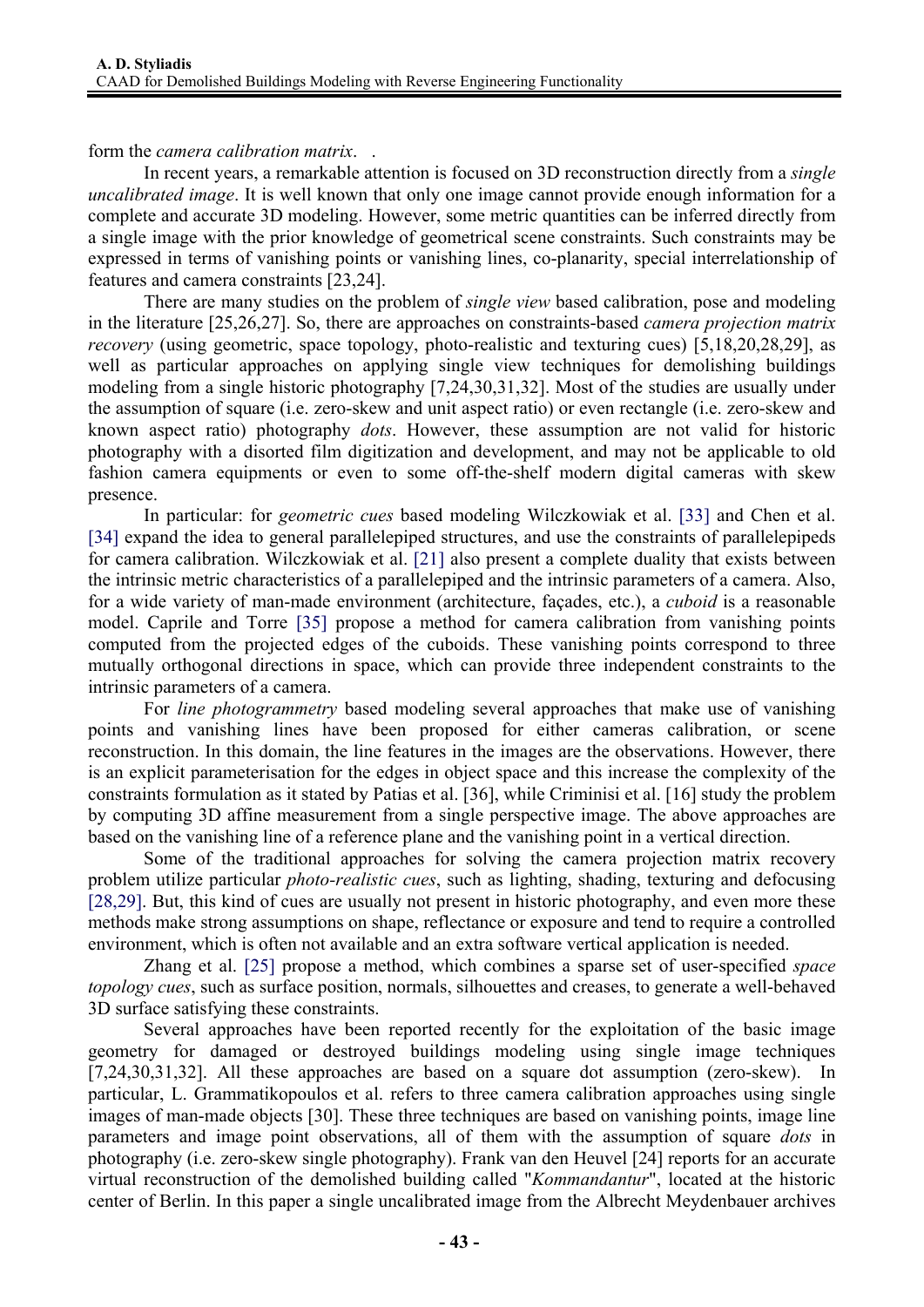captured in 1911 was used (http://www.geo.tudelft.nl/frs/architec/Meydenbauer/). Also, in this study skew absence was assumed as well.

#### *1.2. The proposed approach*

Inspired by the ideas of, new image-based modeling approaches [6,7], introduction of modern computing tools in CAAD [9,10], single-view based camera calibration and pose recovery [23,24], reverse image-to-model CAD-based projection for sensor atitude estimation [15,37,45], building modeling [38,39], and Refs. [40,44] for buildings' *a priori* geometric constraints, the proposed method is targeted on man-made structures, such as architectures, which typically contain three orthogonal principal directions (i.e. three-point perspective photography), and the corresponding vanishing points can be retrieved from the image of straight lines using maximum likelihood estimator [41,42]. the method aims at making full use of scene constraints to obtain a more accurate and photorealistic model of a 3D object.

It is assumed that there are one or several pairs of mutually orthogonal line segments, which lie in the pencil of planes defined by two of the vanishing directions in the scene and the pair of segments are of equal length or with known length ratio. This is not rare for most of man-made objects.

The proposed method mainly focuses on the problem of camera calibration (intrinsic parameters), pose estimation (extrinsic parameters) and façade structure recovery (3D virtual reconstruction) from an amateur (uncalibrated) single photography of rich in structure and geometry demolished buildings. It is based on: (a) the priori building spatial knowledge (vanishing points, topology-based constraints), (b) the automatic and interactive control of a virtual camera embedded in the design session for the recovery of the camera's skew factor, and (c) the use of parametric 3D modeling routines for the boundary representation of the non visible parts of the demolished building (assuming a symmetry cue).

It is well known that three (out of the total five needed for calibration) constraints on the intrinsic parameters of an uncalibrated camera with skew presence (i.e. an amateur photography of the early 20th century years) can be obtained from the vanishing points if three mutually orthogonal directions are defined in an image (three-point perspective photography). However, in geometry rich architecture, there usually exist one or many pairs of building segments, which are mutually in a known topological order (e.g. symmetry, repetition, array) and lie in the planes defined by any two of the three vanishing directions in the structured scene.

It is known [23] that a fourth, linear or quadric, independent constraint to the image of the absolute conic, can be obtained if one pair of the building edges is at a known topology defined order in space. For instance, one pair of equal-length or known length ratio parallel building edges can provide an additional, linear or quadric respectively, independent constraint to the image of the absolute conic. Hence, four independent constraints on an uncalibrated camera could be obtained from one historic photography rich in geometric clues.

The fifth dependent constraint to the image of the absolute conic, the skew factor (s), can be estimated iteratively by applying a software routine (embedded virtual camera into a software controlled CAD environment), which: (i) simulates the historic photography acquisition procedure, and (ii) analytically computes discrepancy vectors between a building's (façade) wireframe model and the image of the historic photography, and examines possible solutions for a penalty function minimization.

So, the camera can be calibrated without the assumption of zero-skew (i.e. a presence of skew-based calibration). Then, on estimating the positions and poses of a number of space planar surfaces (façades) from the recovered camera projection matrix and some scene topology constraints, the demolished building and the scene structure can be virtual reconstructed by combining these planar façades.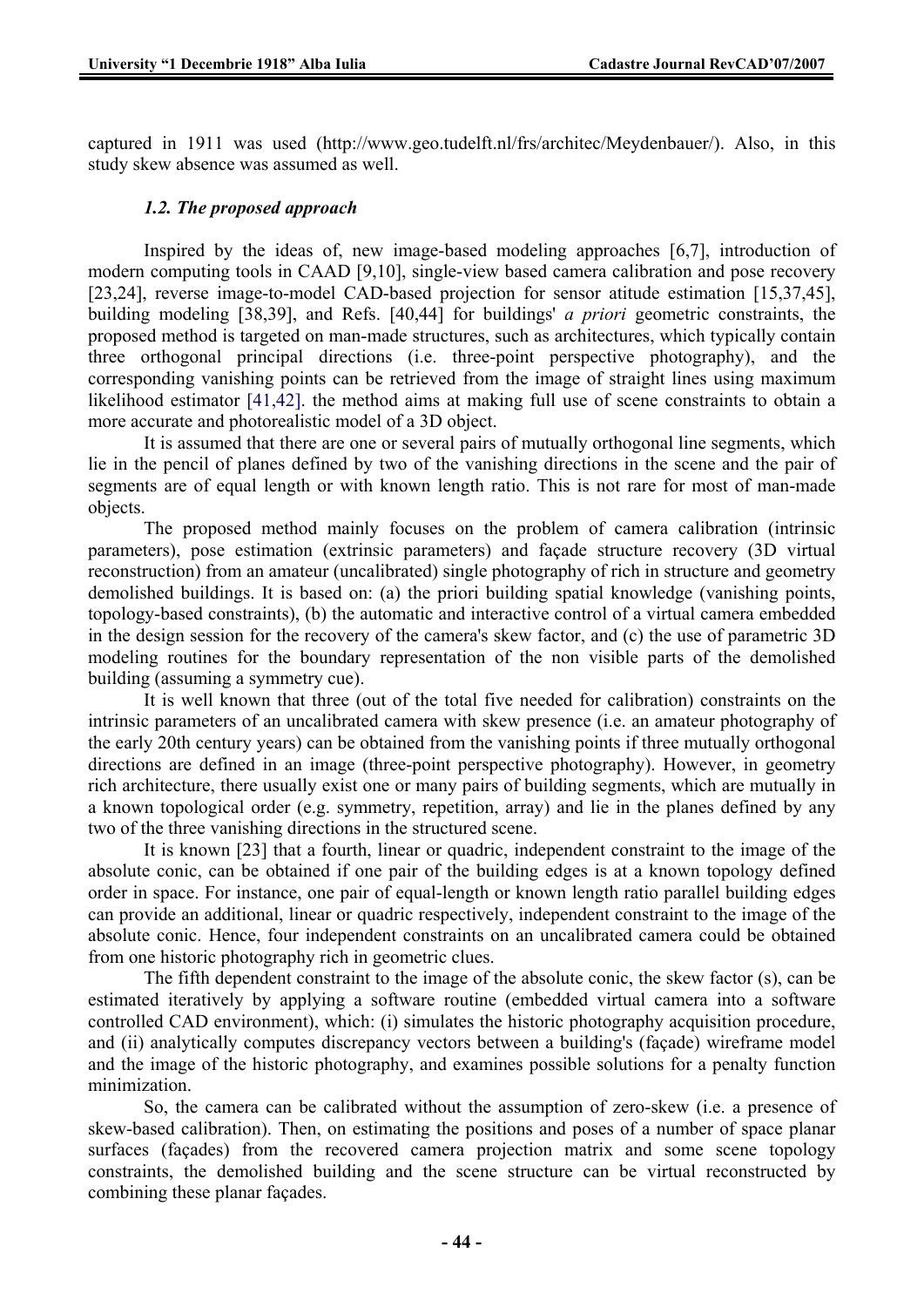The proposed method was validated on simulated data (benchmarking on a pre-defined cuboid) and demonstrated on a demolished, in a 1917 fire, building for which only one historic photography with unknown camera's interior orientation is available, from local authority's photoarchives. The building was choosen according to the multi-cultural history of Thessaloniki, Greece It was a Greek meta-byzantine church (1863), located in a Jewish textile merchant area, close to an Ottoman military campus.

The accuracy evaluation shows that the method is suitable for reverse engineering applications regarding buildings and monuments, if the required modeling accuracy is not less than 2% (i.e.  $2 \times 10^{-2}$  or ≈40cm for a usual bulding façade).

### *1.3. Paper contributions*

The main contributions of this paper are: (a) the introduction of a novel graphical approach to skew factor estimation, as the fifth intrinsic parameter (a dependent constraint to the image of the absolute conic with respect to a given world coordinate system), (b) the introduction of the software controlled virtual camera concept (a new CAD utility controlled by a dialog box), and (c) the development of a number of parametric 3D CAAD modeling routines for the boundary representation of non visible, in historic photography, parts of early 20th century architectures (e.g. demolished building).

For these three contributions, the algorithmic basis and essential fragment code is presented in order to promote further research in this area.

So, the camera or/and historic photography skew factor is estimated by an automatic or interactive control of a virtual camera embedded in the design session and therefore the camera projection matrix is recovered. Also, the introduction of the visual camera as a new CAD software tool, utilizes the camera exterior orientation problem by presenting a simple approach for camera pose recovering with respect to a given world system.

Thus, on calculating the object-to-image homography, the demolished building's 3D model can be partly reconstructed by taking measurement on piecewise visible planar patches (façades) of it.

### *1.4. Paper organization*

The remaining parts of the article organized as follows:

In Section 2, the notations, principles and the pinhole camera geometry (dominant directions, vanishing points, calibration and pose), which are similar to that of Refs. [17,18,23,24,40,53] are presented. Also, in this Section, some preliminaries on projection matrix and the absolute conic are reviewed similar to Refs. [19,22,23,24].

In Section 3, the historic photography-based camera recovery is discussed. So, the proposed calibration method, regarding the intrinsic camera parameters, is elaborated in detail with an algorithm and fragment coding.

In Section 4, the CAD-based pose recovery is discussed. Actually, a simple method to recover the pose (extrinsic parameters) and the camera projection matrix is given, together with a relative algorithm and fragment coding.

In Section 5, the historic photography-based demolished building's façade recovery, i.e. the measurement and the 3D reconstruction procedure (CAAD modeling), are presented. Also, in this Section, the development of a number of parametric 3D CAAD modeling routines for the boundary representation of non visible, in historic photography, parts of early 20th century architectures.with known geometry and symmetry is presented (algorithm and fragment coding).

In Section 6, the proposed method was benchmarked on synthetic data (cuboid) and an accuracy evaluation is discussed.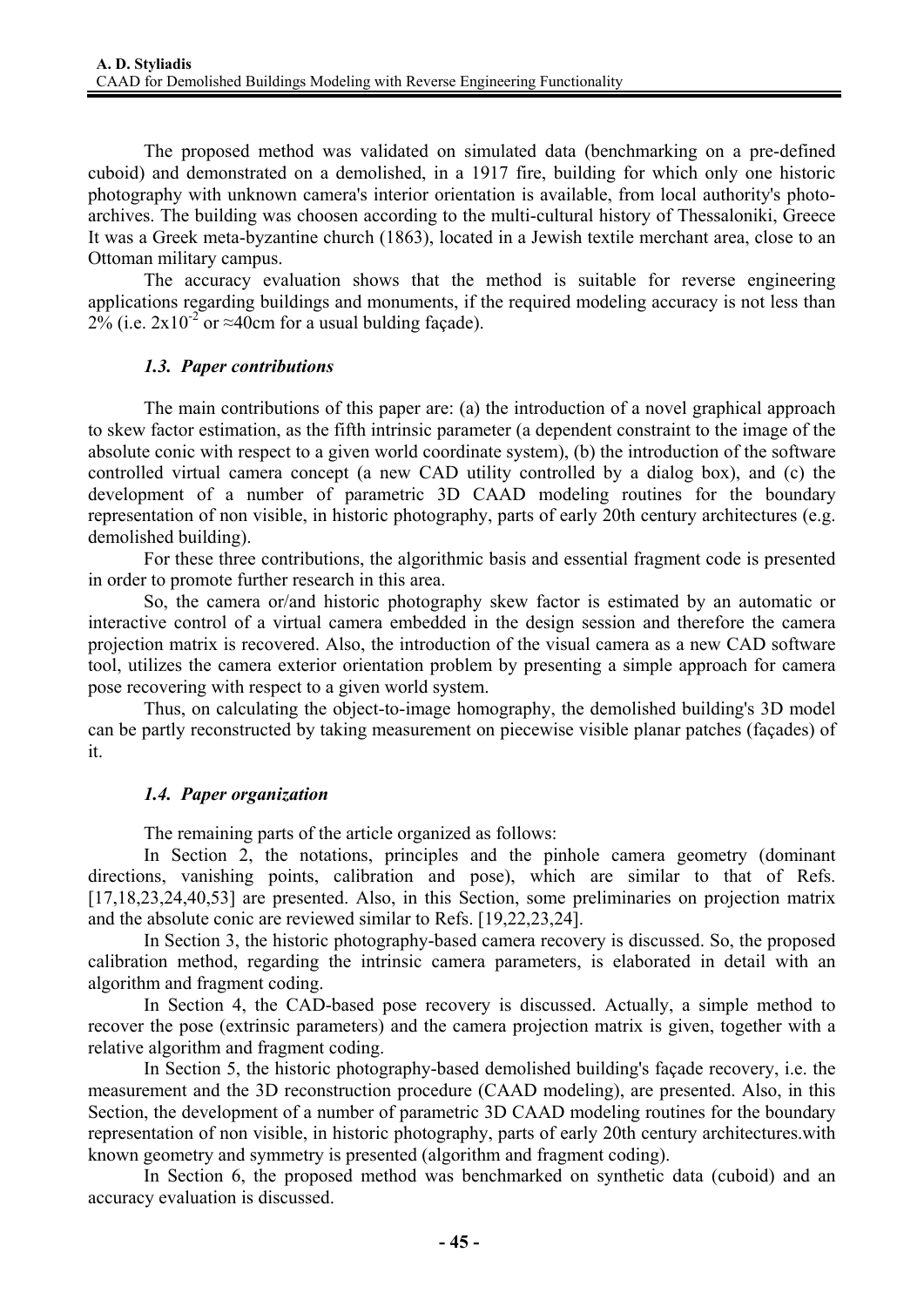In Section 7, the functionality of the method is demonstrated and its effectiveness is shown on real-world data (a demolished building for which only one historic photography, with unknown interior orientation and skew presence, was available).

Finaly, conclusions and possible extensions are discussed in Section 8.

#### **2. Pinhole camera geometry (definitions, notations)**

In this Section the basic definitions and notations used in this paper, in connection with the pinhole camera geometry, are presented.

#### *2.1. Definitions & Notations*

*Three-point perspective photography* is a tilt photography (Fig. 1), where two or three façades of the building are visible; in this photography the 'horizontal' *image lines* (parallel horizontal *object edges*) if extended, in image space, meet at one of two vanishings points  $(v_x, v_y)$ , as well as the 'vertical' *image lines* (parallel vertical *object edges*) if extended, in image space, meet at a third vanishing point  $(v_z)$ .

A camera is said to be *calibrated* if the mapping between the image co-ordinates and the directions relative to the *camera optical center (photography vantage point)* are known. Camera's focal length is denoted by *f*, and the view angle of camera's perspective conic is denoted by FoV (Field of View). *Principal point* or *center of projection* is the incoming rays convergence, principal or nodal point (a perfect mathematical point in the pinhole model), and it is defined by the  $u_x$ ,  $u_y$  coordinates. Old-fashion bellows cameras (with tilt-shift lenses) used to place the *center of projection* far from the *co-ordinate center* of the image. Film historic lens cameras deviate from the perfect mathematical pinhole camera model in several respects (e.g. lens distortion, film flop and locus of convergence).

*Façade*, is defined as any building face. So, by construction rules, a façade is a planar geometric structure and hence follows planar homography rules.

An observed at photography primitive pictural single element is denoted, either as 3D *point* (at object space or world plane), or as 2D *dot* (at photography or image plane), or as 2D *pixel* (at CAAD design session) (Fig. 1).



Fig. 1. Camera, image and world co-ordinate systems.

In the perspective camera projection model, a *point* is notated by the homogeneous vector **X**  $=[X, Y, Z, 1]^T$ , a *dot* is notated by the homogeneous vector  $\mathbf{x} = [x, y, 1]^T$ , and a *pixel* is notated by the homogeneous vector  $\chi = [x, y, 1]^T$ .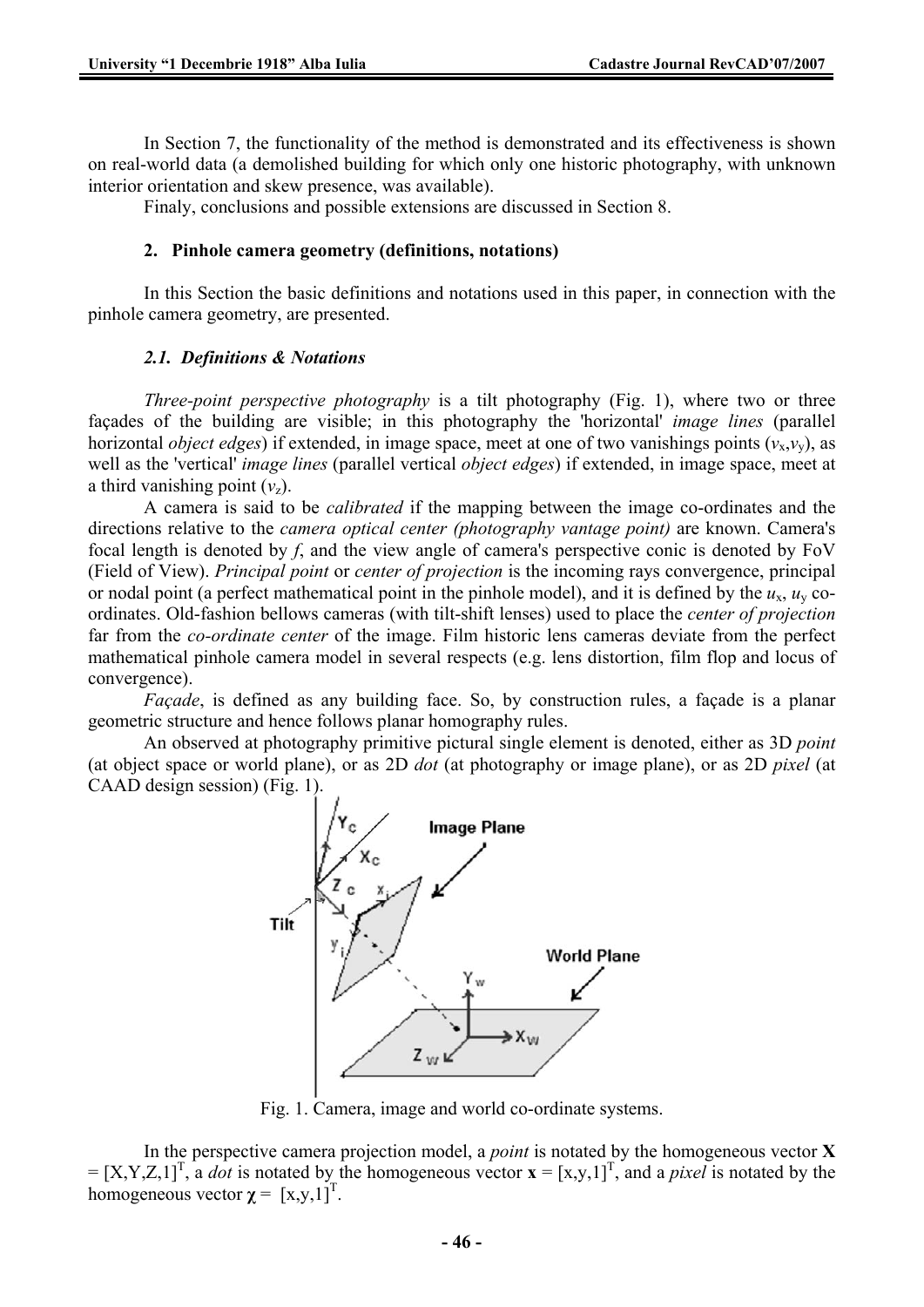A photography linear element is denoted, either as *object edge* (at object space or world plane), or as *image line* (at photography or image plane), or as *line segment* (at CAAD design session) (Fig. 2).



Fig. 2. The object edge - image line mapping.

*Rectangular* planar structure (patches) is an image of a real-world 3D *rectangle*. Historic photography of architectures is rich in rectangular planar structures (like building façades, doors and windows). A *rectangle* is defined by two object edges, whilst a *rectangular structure* is defined by four image lines which come from two different orthogonal line's groups.

A matrix is denoted by a bold italic upper case letter, e.g. *K*, *P*, *Π, H* (except the rigid transformation matrix, which is denoted by *g*).

*Projective geometry* and *homogeneous co-ordinates* are used throughout this paper [12,40,41,42]. The world co-ordinate system is defined by the  $X_w$ ,  $Y_w$  and  $Z_w$  axes, whilst the camera co-ordinate system is defined by the  $x_c$ ,  $y_c$  and  $z_c$  axes (Fig. 1).

Also, **Ω**, is the absolute conic on the plane at infinity and **ω** is its image on the plane of photography. Metric entities are indicated with a subscript  $\mu$ ,  $\lambda$  is the unknown scale corresponding to the depth Z of the *point* **X**, and ' $\approx$ ' stands for equality up to scale (a non-zero scale factor).

#### *2.2. Geometry for a single image of a planar building face (façade)*

The geometry of a single image of a facade in a three-point perspective photography, is discussed in this sub-section.

#### *2.2.1. The camera calibration matrix (K)*

The upper triangle 3 x 3 *camera calibration matrix*  $(K)$  encodes the five intrinsic parameters of the camera, i.e.  $f_x$ ,  $f_y$ ,  $u_x$ ,  $u_y$ , aspect ratio (r) and skew factor (s), in the form of:

$$
\boldsymbol{K} = \begin{bmatrix} f_{\mathbf{x}} & \mathbf{s} & u_{\mathbf{x}} \\ 0 & f_{\mathbf{y}} = \mathbf{r} f_{\mathbf{x}} & u_{\mathbf{y}} \\ 0 & 0 & 1 \end{bmatrix} \quad (1)
$$

where:  $f_x$ ,  $f_y$  represent the camera's focal length divided by the *dot's* width and height respectively (i.e. corresponding projections to the x*c*- and y*c*-axis of the camera co-ordinates system (Fig. 2));  $u_x$ ,  $u_y$  are the co-ordinates of camera's principal point; and s is the skew factor (where  $\alpha$  is the included angle of the  $x_c$  and  $y_c$  *dot* axes);  $r = f_y / f_x$  is termed as the *dot* aspect ratio.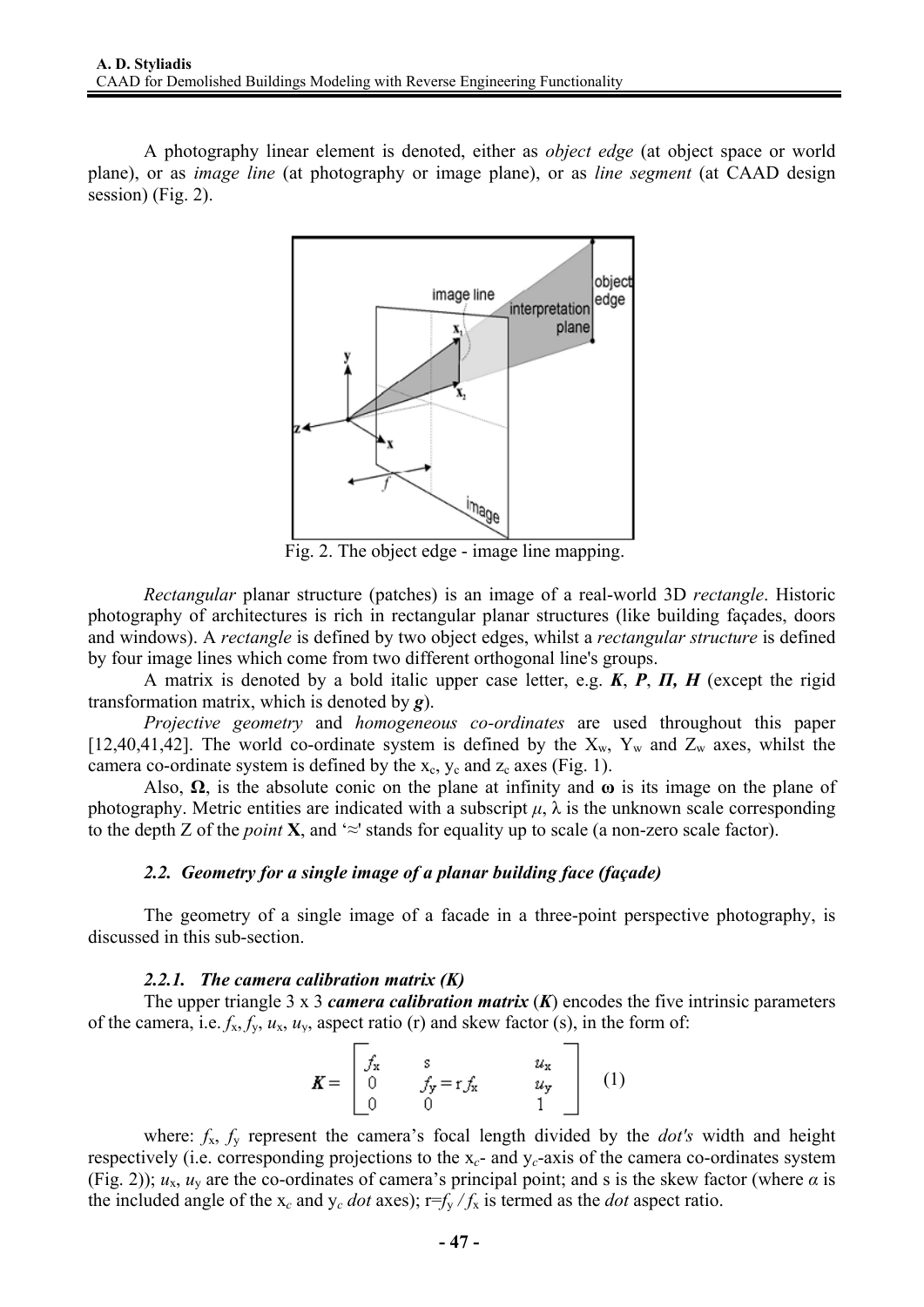The camera calibration matrix contains five unknowns  $(f_x, f_y, u_x, u_y, s)$ . So, in the general case, five equations described by five linearly independent constraints obtained from the historic photography, are needed for its evaluation (i.e. the straightforward recovery of camera's parameters by Cholesky decomposition [11]).

But, just the first four of the five unknowns are independent and the fifth (s) is a dependent one ( $s = f_y$  ctg  $\alpha$ ). So, the five solution-equations could be described by four linearly independent constraints and another one dependent one, which could take values from the function ( $s = f_y$  ctg  $\alpha$ ) describing it in terms of (i) a constant estimated value for the *f*y dependency, and (ii) a variable *α* taking values in a predefined domain.

In the proposed method, the four *linearly independent constraints* are obtained from the single historic photography of the (demolished) building, when the following four equations are satisfied (for more details please see next Section 3):

$$
v^{T}_{x} \omega v_{y} = 0
$$
  
\n
$$
v^{T}_{y} \omega v_{z} = 0
$$
  
\n
$$
v^{T}_{z} \omega v_{x} = 0
$$
  
\n
$$
v^{T}_{1} \omega v_{2} = 0
$$
\n(2)

Also, the skew factor dependent constraint is described by the following two equations [43]:

(presence of skew case)  $s = f_v \ctg a$ (absence of (3) skew case) [1 0 0] *ω* [0 1  $[0]^{T} = 0$ 

where:  $v_x$ ,  $v_y$ ,  $v_z$  are the three orthogonal vanishing points (a three-point perspective photography is assumed),  $v_1$ ,  $v_2$  are the two vanishing points resulting from the intersection of two equal-length object edges and a vanishing line in object space, and *ω* is the image of the absolute conic (a symmetric matrix with five degrees of freedom) [11,27].

In the proposed method, the solution of these five constraint-equations -for the presence of skew case- is based on: a) a three-point perspective rich in geometry photography (for the first three independent constraint-equations), b) an observation in photography of two equal-length orthogonal object edges (for the fourth independent constraint-equation), and c) in the function  $s = f_y$  ctg  $\alpha$ describing the dependent s constraint in terms of (i) a constant estimated value for the  $f<sub>y</sub>$ dependency, and (ii) a variable  $\alpha$  taking values in the predefined domain 88°, 92°.

For most modern digital cameras literature assumes absence of skew (rectangle *dots*), i.e. *α*  $= 90°$  or  $s = 0$ . Then, the camera becomes a simplified one with only four intrinsic parameters and the first four linearly independent constraints (Eq. 2) are adequate for *camera calibration matrix* evaluation. Even more, for images acquired by high quality cameras, literature assumes square *dots*, i.e.  $s = 0$  and  $r = 1$  ( $f_x = f_y$ ), and the camera model is simplified to three parameters accordingly. In this case the first three linearly independent constraints are adequate for *camera calibration matrix* evaluation (Eq. 2).

However, these *dot* geometries are not applicable in historic photography of early 20th century years, because the presence of skew is not a negligible factor, due to *dot* optical axes failure (carelessness manufacturing) or collapse, as well as the twist effect (distortion) from the undocumented film development process in these years.

#### *2.2.2. The camera pose matrix (g)*

The *camera pose matrix* (*g*) encodes the six extrinsic parameters of the camera, i.e. the rotation angles (ω, φ, κ), and the camera optical center co-ordinates  $(X_0, Y_0, Z_0)$ . It is a rigid transformation indicating the position and orientation of the camera in space (vantage point), and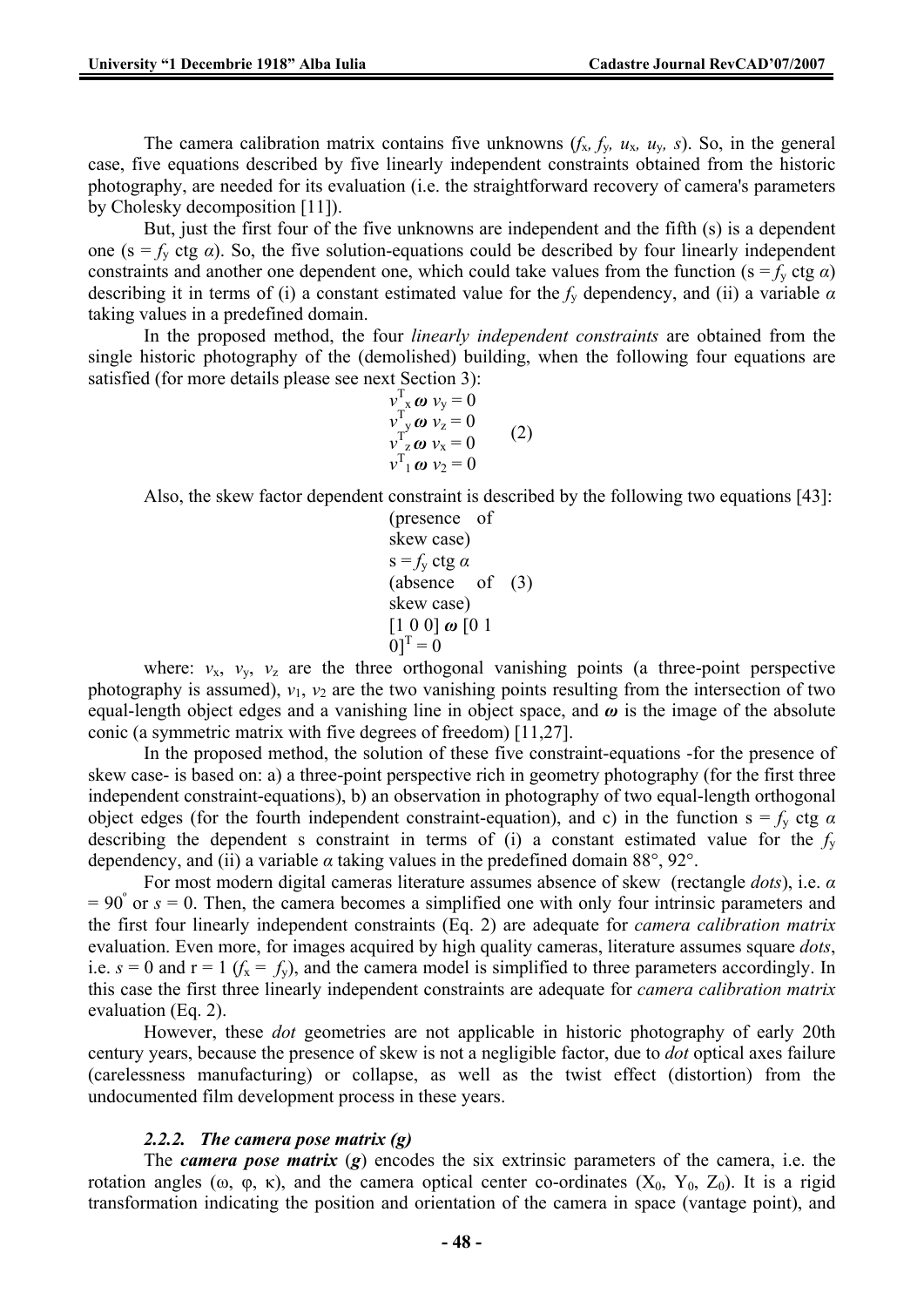factorizes as follows:

$$
g = (R, t) | (-R, t)
$$
 (4)

where:  $\mathbf{R}$  (3 x 3) is the rotation matrix which describes the orientation of the camera, and  $t$  (3) x 1) is the translation vector.

It is known [44] that from m images of a *rectangle* (in object space)  $2^m$  possible solutions to the camera pose (relative to the object frame) could be obtained. So, for the single historic photography case, two alternative solutions (giving exactly the same image) for *g* are expected (*R, t*) and (-*R, t*).

#### *2.2.3. The camera projection matrix (P)*

In the general case, the *perspective (central) projection* is described by the following equation:

$$
\mathbf{x} \approx \boldsymbol{\Pi} \mathbf{X} \qquad (5)
$$

$$
(\lambda \mathbf{x} = \boldsymbol{R} \mathbf{X} + \boldsymbol{T})
$$

where:  $\mathbf{\Pi}(\mathbf{\Pi} = \mathbf{R} \mathbf{T})$  is the *perspective projection matrix*;  $\mathbf{X} = [X, Y, Z, 1]^T$  and  $\mathbf{x} = [x, y, 1]^T$ are vectors containing the homogeneous co-ordinates of the world *points* and image *dots* respectively; ' $\approx$ ' stands for equality up to scale (a non-zero scale factor);  $\lambda$  is a non-zero scalar; and *R* and *T* are the rotation and translation matrices respectively.

In the metric pinhole camera case, the *historic photography* or *camera perspective projection matrix* (P), describing the perspective projection process from the Euclidean 3D space to an image, factorizes as follows:

$$
P_{\mu} = K [R t | -R t] (6)
$$
  

$$
(P = K g)
$$

where:  $P$  (a 3 x 4 matrix in homogeneous co-ordinates) is the, 11-degree-of-freedom, *camera projection matrix* factored into the intrinsic (five) and extrinsic (six) camera parameters, and the subscript  $\mu$  is for the metric entities case.

So, in the camera perspective projection model, the 3D *points* **X** (in object space) are related to their historic image projections 2D *dots* **x** (in photography plane) in the following way:

$$
\lambda \mathbf{x} = K \mathbf{g} \mathbf{X} \tag{7}
$$
\n
$$
(\lambda \mathbf{x} = P \mathbf{X})
$$

where:  $\lambda$  is a non-zero scalar related to the depth in space Z of the point **X**, K is the camera calibration matrix,  $g = (R, t)$  is a rigid body transformation represented by a 4 x 4 matrix using homogeneous co-ordinates, and *R* and *t* are the rotation matrix and the translation vector from the world co-odinate system to the camera co-ordinate system, known as the exterior orientation parameters or camera attitute (pose) parameters.

#### *2.2.4. The planar homography projective transformation (H)*

A **planar homography** is a, 8-degree-of-freedom, projective transformation (described by the 3 x 3 matrx *H*) that operates on planar points (i.e. *H* is a special case of *Π*). This transformation is of particular interest when planar surfaces (like building façades) are imaged. Because it is not possible to extract 3D projective quantities from a single image, if the scene is not planar, the homography plays an important role in the extraction of 3D geometric data from a historic photography image regarding building planar faces (façades).

The planar mapping which relates the co-ordinates of the planar building façade's *points* with the corresponding *dots* at image plane, is characterized by the planar homography:

$$
H = K g \qquad (8)
$$

Homographies, which model the effects of projecting, in perspective, a set of coplanar points onto an arbitrary plane, preserve the straightness of lines.

**Lemma 1:** *The 3 x 3 homography matrix can be computed linearly by using a known*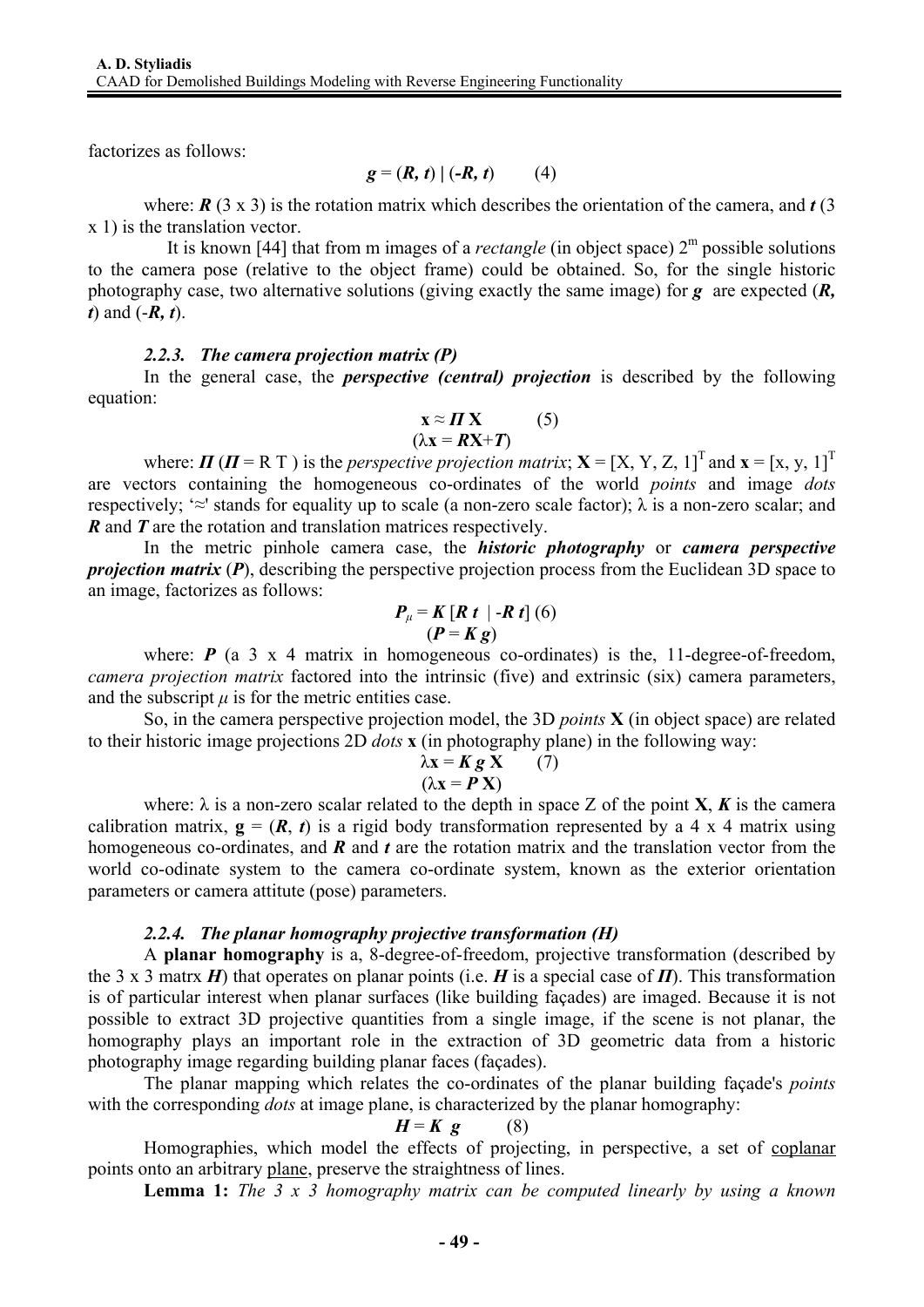#### *rectangle on the object plane, together with the mapped rectangular structure in the image*.

*Proof*: Without loss of generality it is assumed that the 3D *points* (world plane) are specified by homogeneous co-ordinates  $\mathbf{X} = [X, Y, 1]^T$  and the 2D *dots* co-ordinates in photography (image plane) are denoted by  $\mathbf{x} = [x, y, 1]^T$ . Then, using the homography the *points* and *dots* are related as follows:

$$
\mathbf{x} \approx \mathbf{H} \mathbf{X} \tag{9}
$$
  

$$
(\lambda \mathbf{x} = \mathbf{H} \mathbf{X})
$$

where:  $\approx$ ' denotes an equality up to scale.

Consider a co-ordinated *rectangular* frame (*rectangle* in object space with known dimensions *a* and *b*) associated with the building façade's plane and observed in the historic photography (Fig. 3).



Fig. 3. The homography between the space *rectangle* and the image *rectangular* structure.

Then, in a local co-ordinate system, if one of the four rectangle points, say the upper left, being the origin and the two axes are aligned with the sides of the rectangle. The co-ordinates of the four *rectangle points* are expressed in the following 3 x 4 matrix (*S*):

$$
S = \begin{bmatrix} 0 & a & 0 & a \\ 0 & 0 & b & b \\ 1 & 1 & 1 & 1 \end{bmatrix}
$$
 (10)

So, if the four corresponding *dots* in image plane and the dimensions *a* and *b* in object space are known, the 8-degree-of-freedom matrix *H* can be recovered linearly from Eq. (9). However, the homography  $H$  will be recovered only up to scale. Also,  $H$  is a plane (i.e. particular façade) dependent matrix and could not be used for all the 3D points recovering (because some of them are located in other facades).

The proposed in this paper method is based on the observation in the historic photography of a known dimensions rectangle (e.g. window or door) noticed on one of the building's planar façade s. Then according the Eqs. 9 and 8 the planar homography  $H$  can be linearly recoverd for this particular façade .

Then, due to the camera perspective projection model, the 3D *points* **X** (in object space) of the (demolished) building's particular planar façade are related to their historic image projections 2D *dots* **x** (in photography plane) on this particular planar homography *H*, so they could recovered linearly by Eq. 9.

For the rest building façade s' points, first the camera pose **g** (*R*, *t*) for the particular historic photograph is calculated by using this recovered  $H$  (please see Section 4), and then, according to Eq. 7, all the rest bulding façades' *points* (actually the points located in the planar building's surfaces) appeared in the historic photography could be uniquely defined in space (but only in an up-to-scale basis) from their correspondings *dots* in photography, if the *K* (camera calibration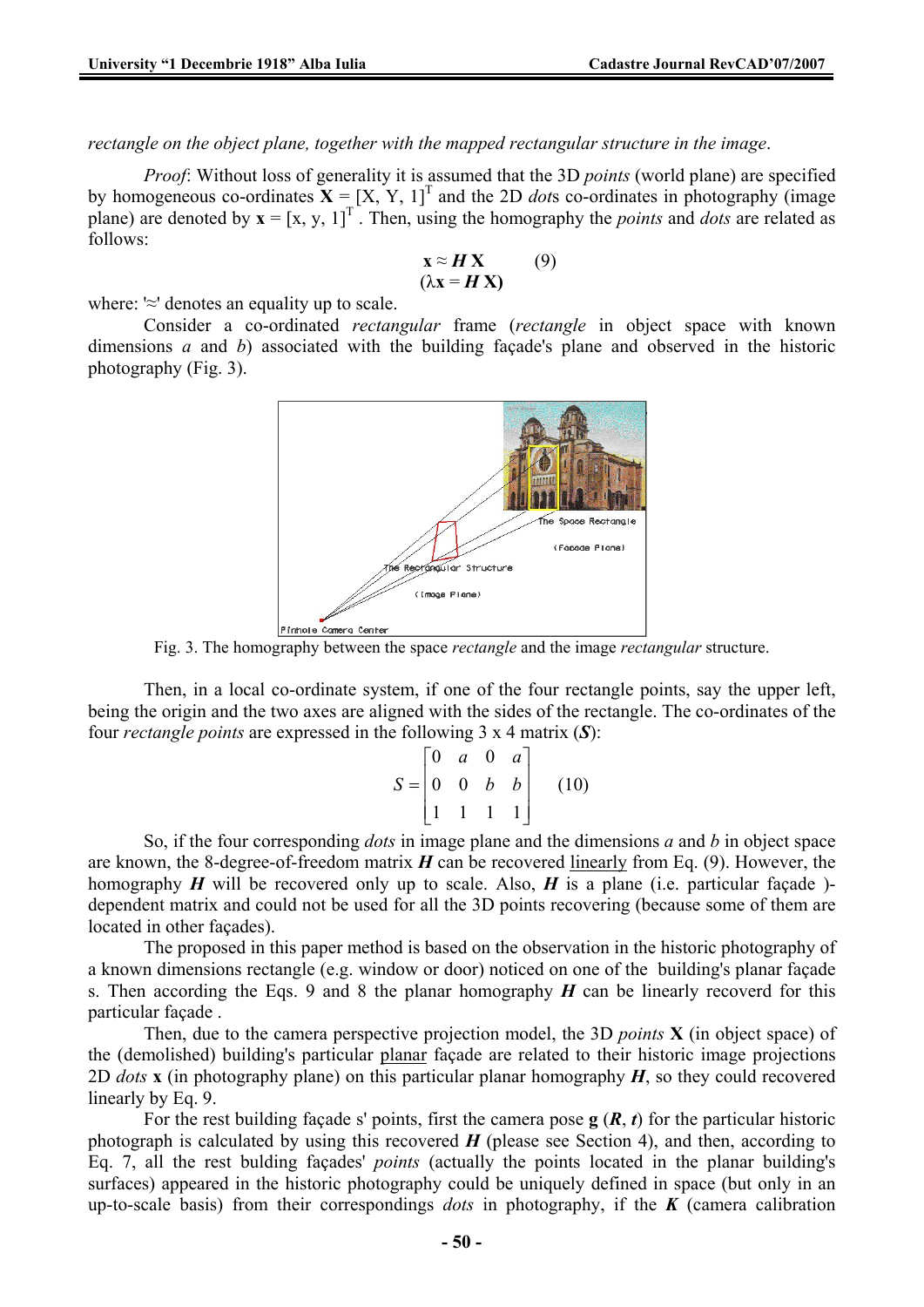matrix) is known.

*2.2.5. The image of the absolute conic ω*

**Lemma 2:** *The plane at infinite in space can be expressed as*  $A = [0,0,0,1]^T$ *, and the mapping between A and the image of the infinite plane <i>a* is the planar homography  $H = K R$ .

*Proof*: Readers are refered to [11,27] for the proof of this *lemma*.

**Lemma 3:** *The image of the absolute conic ω depends only on the camera calibration matrix K.*

*Proof*: The absolute conic **Ω**, is a conic on the plane at infinity in space **A**, and **ω** is its image on the plane of photography. The absolute conic **Ω** satisfies the equation:

$$
\Omega = \{ \mathbf{x} \mid \mathbf{x}^{\mathrm{T}} \mathbf{x} = 0 \}
$$
 (11)

where: x is an infinitive *dot* on *A*.

The image  $\omega$  of the absolute conic  $\Omega$ , under the *H* homography (lemma 1), is:

$$
\begin{array}{ll}\n\mathbf{\omega} = \boldsymbol{H}^{\mathrm{T}} \boldsymbol{\Omega} \boldsymbol{H}^1 & (12) \\
\mathbf{\omega} = (\boldsymbol{K} \boldsymbol{R})^{-\mathrm{T}} \mathbf{I} (\boldsymbol{K} \boldsymbol{R})^{-1} \\
\mathbf{\omega} = \boldsymbol{K}^{\mathrm{T}} \boldsymbol{R}^{-\mathrm{T}} \boldsymbol{R}^{-1} \boldsymbol{K}^{-1} \\
\mathbf{\omega} = (\boldsymbol{K} \boldsymbol{K}^{\mathrm{T}})^{-1}\n\end{array}
$$

Remark: It is clear from Eq. 12 that, the image of the absolute conic **ω** depends only on the camera calibration matrix *K*.

#### **3. Historic photography: camera recovery (calibration)**

In this Section the camera calibration procedure is discussed after the introductin of a number of *lemmas*, *proofs* and *remarks* regarding the five *linearly independent constraints*, which could be obtained from a single photography uncalibrated view of a (demolished) building. These constraints are also known as the five object-to-image internal camera's parameters constraints. Proofs of *lemmas* 4 and 7 could be found in [11,27] and for *lemma* 5 in [23].

#### *3.1. Lemmas, proofs and remarks*

**Lemma 4:** *The first three columns of projection matrix P, are images of the vanishing points corresponding to the* Xw*,* Yw *and* Zw *axes of the world co-ordinate system respectively. The last column P4, is the image of the origin of the world co-ordinate system.* 

*Remark*: In a two perspective (historic) photography of many man-made architectures, three mutually orthogonal pairs of parallel image lines could be obtained. Consequently, the three orthogonal vanishing points  $v_x$ ,  $vy_y$ ,  $v_z$ , can be defined easily. Hence, three linearly independent constraints on the  $\omega (v_{x}^{T} \omega v_{y} = 0; v_{y}^{T} \omega v_{z} = 0; v_{z}^{T} \omega v_{x} = 0)$  could be obtained from only a single photography of the man-made architecture (e.g. historical building).

**Lemma 5:** If two equal-length object edges are orthogonal, then  $v_1^T$   $\omega$   $v_2 = 0$ , i.e. the *vanishing points of two lines with orthogonal directions are conjugate with respect to the ω.*

*Remark*: Each pair of orthogonal vanishing points can provide one linearly independent constraint on the  $\omega (v_{1}^{\mathsf{T}} \omega v_{2} = 0)$ .

**Lemma 6:** *The skew is present in historic photography of early 20th century years.*

*Proof*: The presence of skew is not a negligible factor in historic photography, due to *dot* optical axes failure (carelessness manufacturing) or collapse, as well as the twist effect (distortion) from the undocumented film development process in these years.

*Remark*: It is well known from camera equipment manufacturers' prospects that, even for the old-fashion camera equipments, the *dot* shape is a square or rectangle or slant (skewed *dot*) with the distorted skew angle ( $\alpha$ ) taking values between 88° and 92°.

So, in a software controled *virtual camera* (embebbed into a CAD) environment, all the discrete possible values for *dot* optical axes angle (*α)*, could be regarded as input data in a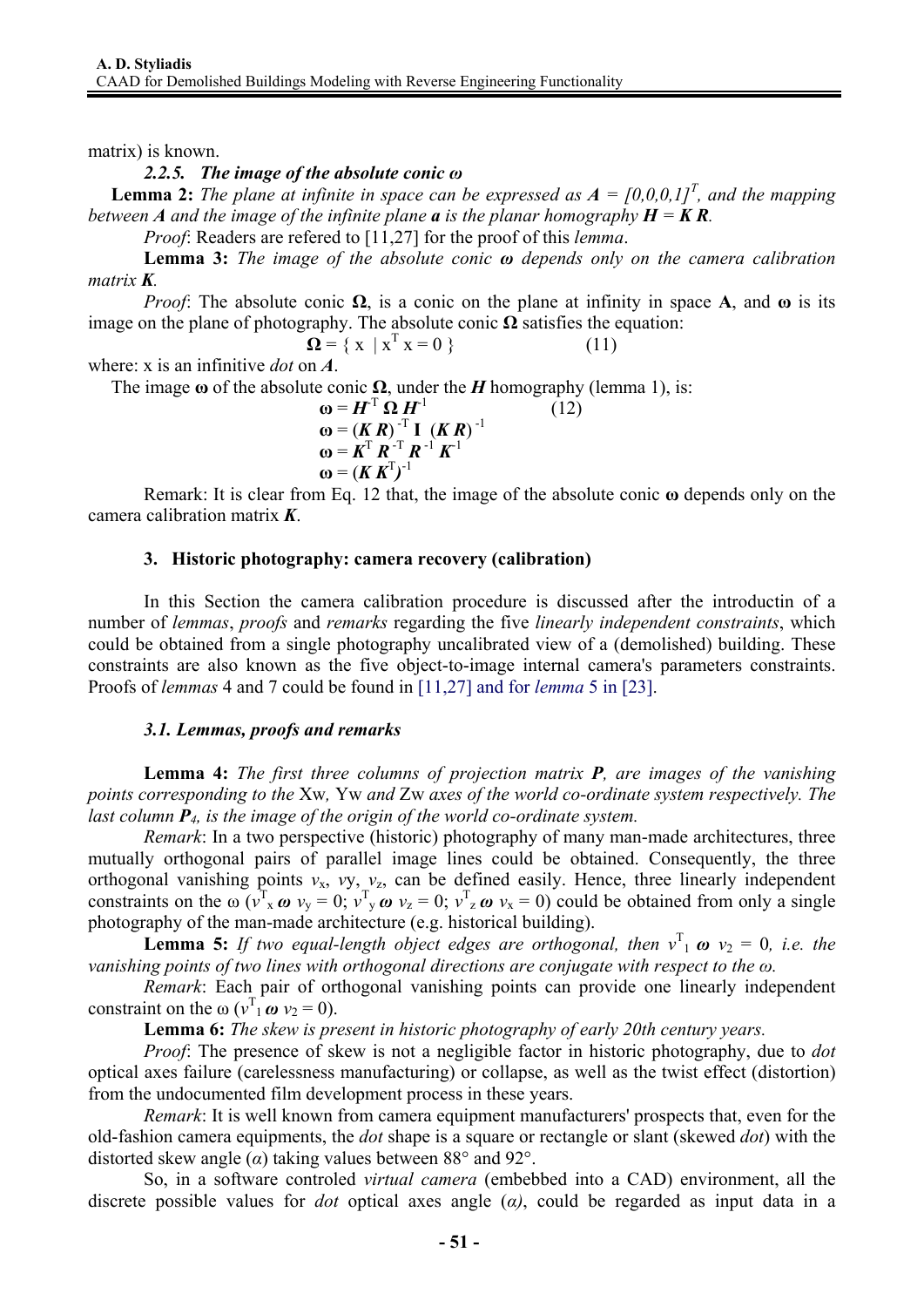repetitive, with a user-defined step, calculation process. The goal of this process would be: (*i*) the simulation of the historic photography acquisition procedure, (*ii*) the analytical computation of the discrepancy vectors between a building's (façade) wireframe model and the image of the historic photography, and (iii) a graphical search for the best (calibration and pose recovery) solution or solutions according to a penalty function minimization procedure.

**Lemma 7:** *The image of the absolute conic (ω) is a symmetric matrix with five degrees of freedom (this is because the ω is defined up to a scale).*

*Remark*: If four linearly independent constraints can be obtained from an historic photograph and a fifth one (skew factor) could take values from the function ( $s = f_y$  ctg *α*) describing it in terms of (*i*) a constant estimated value for the  $f<sub>y</sub>$  dependency, and (*ii*) a variable  $\alpha$ taking values in a predefined domain, then the  $\omega$  can be computed linearly and the intrinsic parameters of the camera can in turn be recovered straightforwardly from ω by Cholesky decomposition [11].

### *3.2. Calibration from three vanishing points & building a priori geometric constrains (three-point perspective photography)*

*Camera calibration* is refered as the estimation (determination) of the intrinsic (interior orientation) parameters of the camera [24,53]. Following, three general techniques for camera calibration are presented in short, and then, the calibration technique used in paper's proposed method (a vanishing points & building *a priori* geometry-based camera calibration technique) is discussed.

### *3.2.1. Test field targeted points-based camera calibration*

This *test field with targeted points* calibration leads to the most accurate results. Only approximate values for the co-ordinates need to be available for the targets due to the self calibration procedure which determines all parameters simultaneously.

Planar test fields with planar targets make the use of projective geometry advantageous, because the homogeneity of the projection equations leads to linear systems to be solved when determining transformation parameters. This holds true for both, target recognition for reconstruction and for determining approximate values.

#### *3.2.2. Structured domain-based camera calibration*

In this case the calibration is based on a number of well identifiable natural (non-targeted) points. The only requirement for the domain is that enough distinct points are detectable, which can be identified as homologous point in the images. Then, fully automatic procedures are able to perform the matching and to determine approximate values for a subsequent self-calibrating bundle adjustment. In this case, the matching procedure relies on projective geometry knowledge, in order to prune the number of the matching candidates (e.g. by exploiting the epipolar constraint between three views using the trilinear tensor). Obviously, the accuracy of this calibration method is less than the targeted points-based one. but it is suitable for scenes 3D reeconstruction image-based methods.

#### *3.2.3. Vanishing points-based camera calibration*

If the aspect ratio is assumed to be 1, on the absence of skew, the camera calibration matrix can be computed from the vanishing points corresponding to three perpendicular directions in the building's space [20,36,53].

#### *The vanishing self-polar triangle*

For a geometrical approach, regarding vanishing points-based camera calibration (aspect ratio=1 and absence of skew is assumed), simply needs to construct the triangle connecting the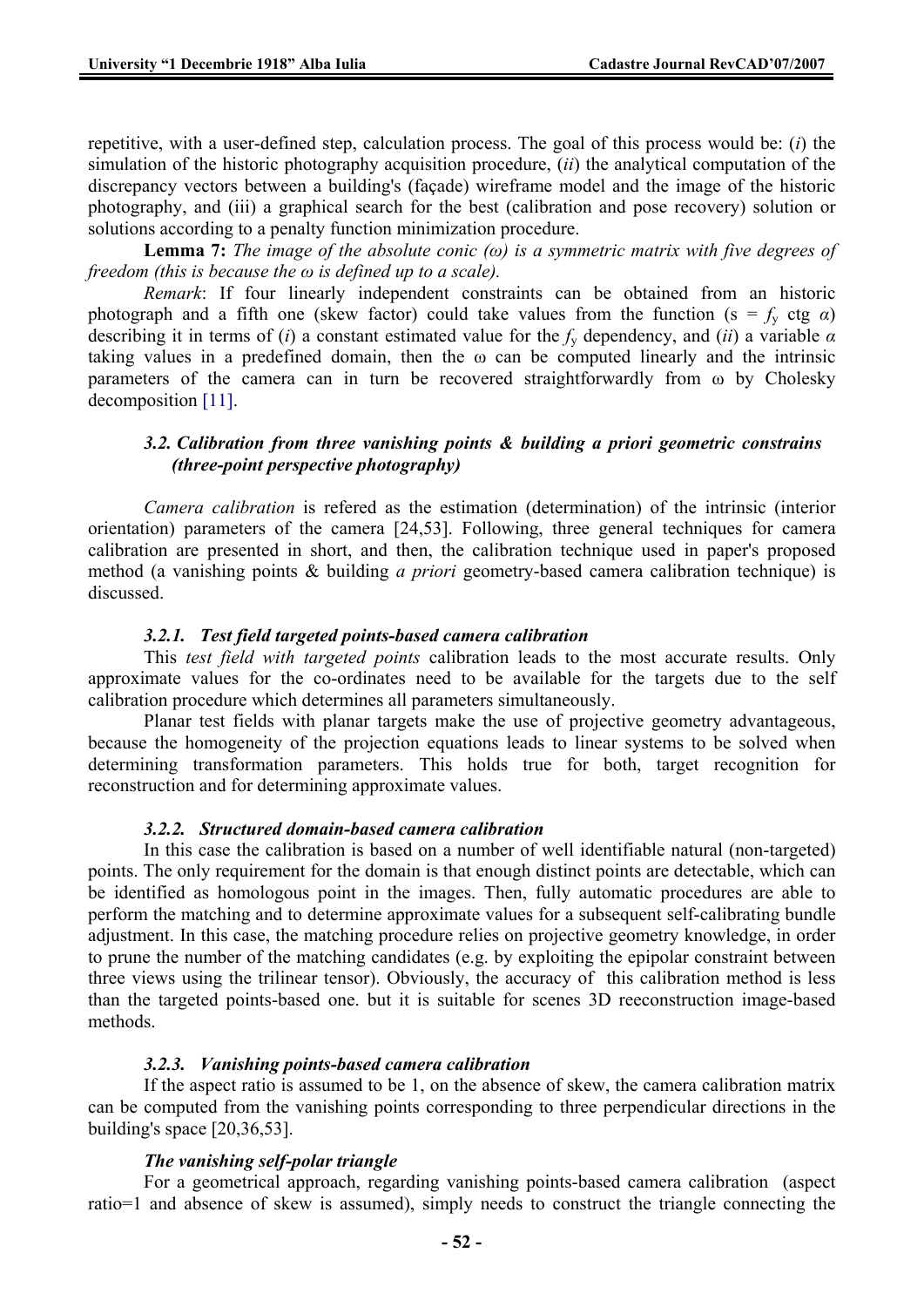three vanishing points (on the image plane), and then intersect the image with a corner of a cube, in such a way that, each side of this vanishing triangle is coincident with a different cube face. Then, the corner of the cube will be at the original camera center; the *center of projection* (camera's *principal point*) is obtained by dropping a perpendicular line from the camera center to the image plane. This point is actually the orthocenter (intersections of the heights) of the vanishing self-polar triangle. Then, using this principal point with two vanishing points, the *focal length* (*f*) is calculated. Actually, the value of the *focal length* is the length of the perpendicular line.

#### *3.2.4. Vanishing points & building a priori geometric constraints-based camera calibration*

In *three-point perspective photography* it is not a hard task to obtain three mutually orthogonal pairs of parallel lines from only one image of many man-made objects, such as architectures (buildings and monuments). Consequently, the three orthogonal vanishing points, say *v*x, *v*y, *v*z, can be computed easily. Therefore, three linear constraints on the **ω** (image of the absolute conic) are obtained from only a single view of the scene.

Most researchers use these constraints to calibrate the camera under the assumption of square *dots* (absence of skew). Since under this assumption, two additional constraints can be obtained, thus, the image of the absolute conic **ω** can be computed linearly by the three linear constraints from the vanishing points. In this case, it is also known that the camera's principal point is the ortho-center of the triangle with the three orthogonal vanishing points as vertices [11]. Similarly, under the assumption of rectangle *dots*, just one additional constraint can be obtained for the absolute conic **ω**.

However, the square and rectangle *dots* assumption, is much less tenable and does not apply for the old-ages cameras, as well as for some off-the-shelf modern digital cameras. So, in these cases, the above assumptions may fail or give a poor solution.

Hence, an obvious question arises: "*can some additional constraints on the ω be extracted from a single uncalibrated view of a demolished building*"?

The answer to this question could be "yes!" in most cases regarding three-point perspective historic photography. This is because most of the man-made architectures (buildings) have rich geometric properties (e.g. symmetry [22,24,40,44] or contain some line segments with equal length or known length ratio [23]). Two equal-length or known length ratio orthogonal object edges (image lines) provide, for the image of the absolute conic, another linearly or quadric independent constraint respectively. More detailed description on this type of constraints can be found in [23,53]. In the proposed method, the two equal-length orthogonal object edges constraint is used as the 4th linear constraint on the image of the absolute conic (**ω**). Also, for the angle α, of the skew factor, a linear array of discrete values between 88° and 92° is used according to an algorithm presented at the end of this Section.

Hence, when a three-point perspective (totally uncalibrated) photograph of a (demolished) building is available and two equal-length orthogonal edges are observed, a 2D array (the intrinsic parameters array, *IPA*) of possible linear solutions for the camera calibration matrix *K* could be obtained.

For the *IPA* array the following algorithm (pseudo-code) is used. As a result the array *IPA* will has, as far as, 400 intrinsic parameters 'solutions' but only one of them is the appropriate for an accurate camera recovering.

*IPA* [400,5] array of constraints *Procedure Intrinsic\_Parameters\_Array (IPA) begin i:=1;* 

 *α := 88.00 to 92.00 step 0.01 calculation of fx, f y,, u x,, u y, according*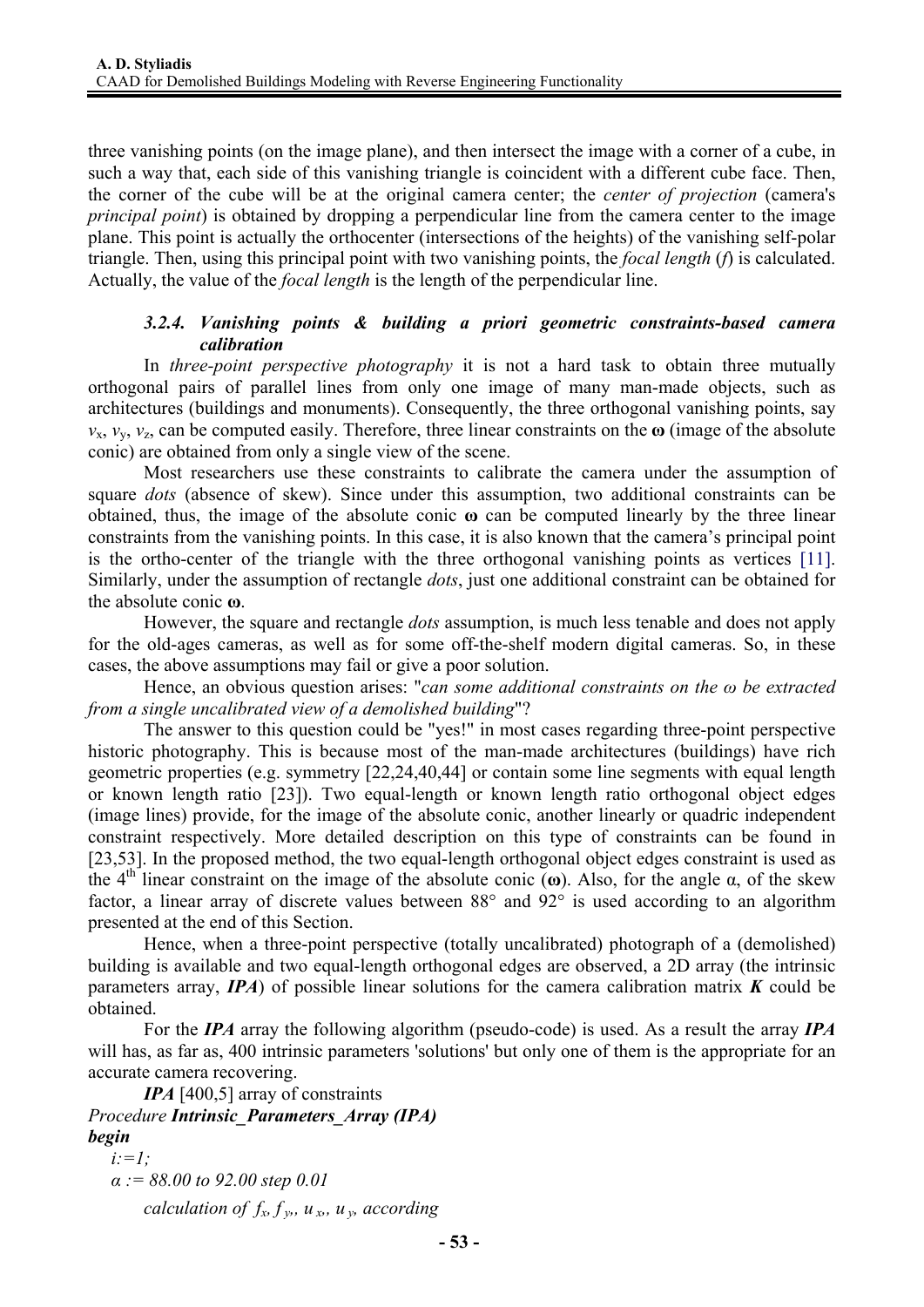*to the equations (2) and the four linear independent constraints skew factor evaluation as a function of fx s := fx ctg α; IPA* $[i, 5] := s$ ;

*end;* 

 $i := i + 1$ :

Finaly, some notes for this Section's discussions, regarding single view camera calibration.

- If more pairs of equal-length edges, parallel in space, are available in the building, the vanishing points  $v_1$  and  $v_2$  can be computed by maximum likelihood estimation [41], or other estimation methods, in such a way as to obtain a more faithful result for this linearly independent constraint on the ω.
- If the line segments in Remark for *Lemma* 5 are with known length ratio rather than of equal length, then the angle between the diagonals of its structure (rectangle) can be computed from the length ratio. In this case,  $v_1$  and  $v_2$  can also provide a constraint on the  $\omega$ , but this constraint is a non-linear. Then, it can be converted into a linear independent constraint, on the **ω**, if the imaged circular points are recovered [23].
- Degeneration will occur if one or more of the four vanishing points  $v_x$ ,  $v_y$ ,  $v_1$ ,  $v_2$  is located at infinity or near infinity in the image. These are the cases when, the camera pose *tilt* (ω) (x-axis) or *pan* (φ) (y-axis) angles, take values apart from the 5° to 40° domain (Fig. 1). The camera's *swing* angle (κ) (z-axis) is related with the vz vanishing point and do not cause any degeneration. Α. Zisserman et al. [43] gives a good discussion on the degeneration and ambiguities arising in camera calibration.

#### **4. Historic photography: CAD-based pose recovery**

Recovering a 3D planar structure (façade) from a single image is acomplished only when the camera has been calibrated, as well as its position in space (pose) is known.

Pose (*g*) recovery is the calculation of the *R* matrix and the *t* vector of the pinhole camera with respect to the (historic) photography.

From *lemma* 1, the homography *H* between a known rectangle (in façade plane) and the respective rectangular structure (in photography plane) can be computed. Then from Eq. (8):

$$
H = K g
$$

so

$$
H = K (R \mid -R, t)
$$

and

$$
\quad \text{Let,}
$$

$$
(R, t) | (-R, t) = K1 H
$$
 (13)

$$
[a1, a2, a3]
$$
 = Function (*K*, *H*) (14)

where, a1, a2 and a3 are variables related to **K** and **H** array elements, and computed as far as the homography *H* and the intrinsic camera parameters  $(K)$  are known (please refer to [23] for more details). Then, the matrix product  $K<sup>1</sup>H$  can be writen as:

$$
\boldsymbol{K}^1 \boldsymbol{H} = [\text{a1}, \text{a2}, \text{a3}]
$$

and, from Eq. (13)

$$
(R, t) | (-R, t) = [a1, a2, a3]
$$
 (15)

Hence, the two solutions for the pose  $g1 = (R, t)$  and  $g2 = (-R, t)$ , can be computed from Eqs.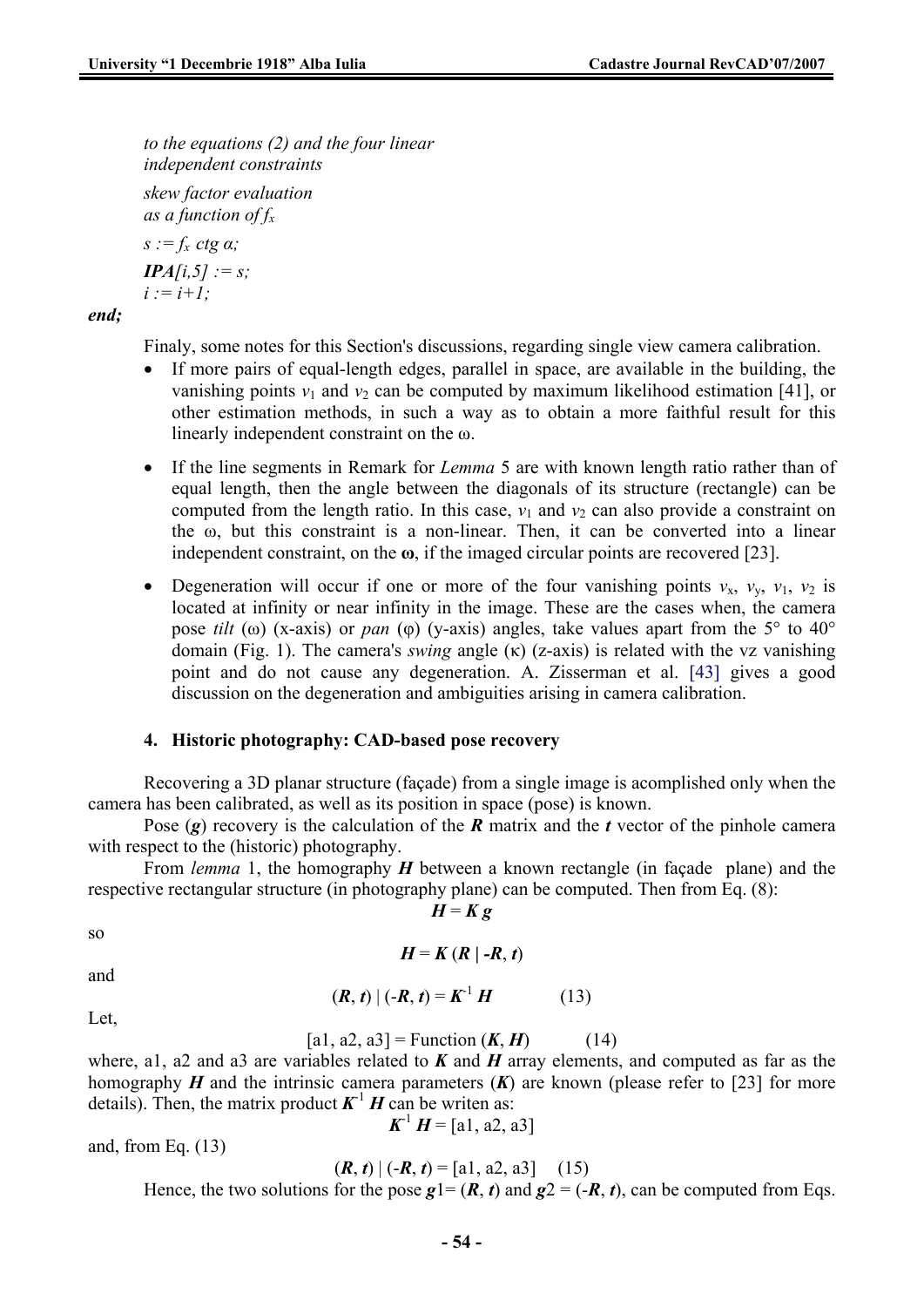(15) as a function of a1, a2 and a3.

These two alternative solutions give exactly the same image of building's façade in photography, but only one 'puts' the façade in front of the camera and this is the correct one (the other *wrong* (*R*, *t*) pair places the façade at the back of camera's optical center) [44].

### *4.1. The algorithm for interior & exterior camera orientation parameters*

**Lemma 8:** *From m images of a rectangle (in object space) 2m possible solutions to the camera pose (relative to the object frame) could be obtained*.

*Proof*: For the proof of this *lemma* the reader is referred to [44].

*Remark*: For the classical two images (stereoscopic) case regarding a reflectively symmetric rectangle structure, homography  $H$  is decomposed into four solutions (vantage points) from which exactly the same image is acquired. But, only two of them give *positive depths* of the normal vector under the perspective transformation.

Accordingly, and for the single (historic) photography case, the general solution of the calibration matrix gives two vantage points with *positive* and *negative* normal vector depths respectively. So, for the final *solution*, some knowledge about the topology of the demolished building or the surrounding scene or an estimation of camera's position is needed [19]. These two solutions are related to the two equivalent real camera's vantage points, from which exactly the same building's historic image could be acquired.

The algorithm for intrinsic and extrinsic camera parameters calculation has the following five steps:

**Step A:** Edge *points* (image *dots*) detection. For edge points detection the *Canny edge detector* could be used, and then the *Hough transformation* would be applied in order to fit the detected *points* (*dots*) into straight lines using the least squares technique.

**Step B:** Interpretation of the single three-point perspective (historic) photography. This step involves:

- Vanishing points detection (three linear independent constraints).
- two orthogonal facade edges with equa-length or with known length ratio detection (one linear independent constraint).

Then, from the above four linear independent constraints calculation of  $f_x$ ,  $f_y$ ,  $u_x$ ,  $u_y$ , according to the Eq. (2) (regarding for the shake of simplicity, *absence of skew*).

**Step C:** Calculation of the planar homography matrix *H*. This calculation is based on a known dimensions rectangle in façade's plane (please see *lemma* 1). *H* maps the building façade and the historic photography, and it is a façade-depemdent array.

Since the rectangle structure is reflectively symmetric, then there exists two equivalent vantage points from which exactly the same image is acquired (please see *lemma* 8).

**Step D:** Under the assumption that the skew angle (*α*) takes values between 88° and 92°, the procedure: *Intrinsic Extrinsic ParamsRecovery (K,G1,G2)*, is called, for the 5th intrinsic (skew) and the six extrinsic camera parameters calculation, as well as the filling up of the relative arrays *K* and *G1*, *G2* (Fig. 4).

The six extrinsic parameters are calculated with respect to a local co-ordinate system.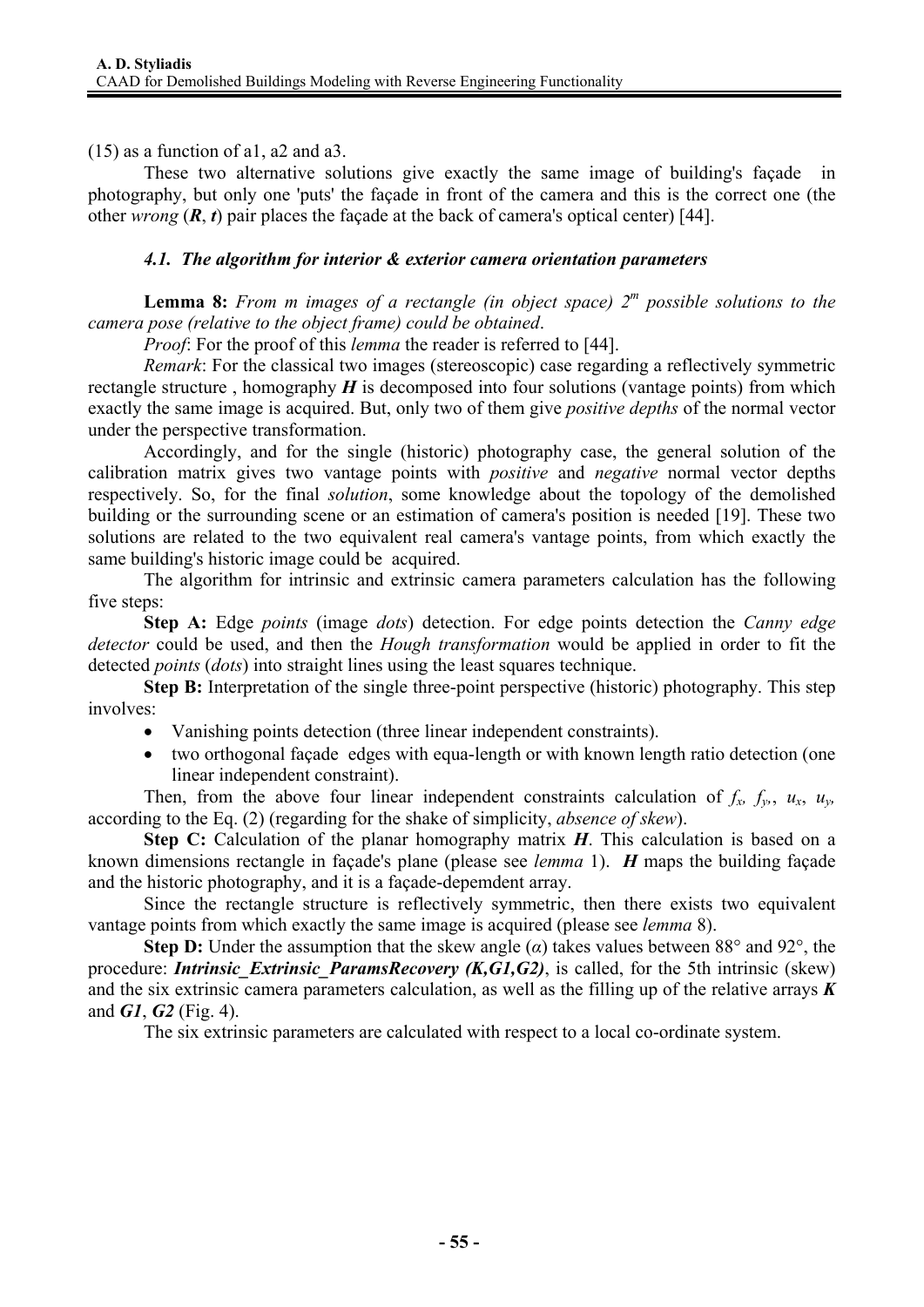```
K(400,5) array of real (for the 5 camera
interior orientation parameters: f_x, f_y, u_x, u_x,
s) 
G1, G2 (400,6) arrays of real (for the 6
camera exterior orientation
parameters:ω,φ,κ, Xo,Yo,Zo) 
Intrinsic_Extrinsic_ParamsRecovery(K,G
1,G2) 
begin 
   i:=1;
   for \alpha := 88.00 to 92.00 step 0.01
        begin 
           K[i,1] := f_x; K[i,2] := f_y;K[i,3] := u_x; K[i,4] := u_y;
(skew evaluation as a function of f<sub>x</sub> and
then, filling up the array K at its 5th
column) 
           s := f_x \text{ ctg } \alpha;K[i,5] := s;(calculation of [a1, a2, a3] from Eq. (14))
           a1, a2, a3 := .....
(calculation of G1 and G2 from Eqs. (15)) 
           G1[i] := [a1, a2, a3];
           G2[i] := [a1, a2, a3];
           i := i+1;
        end; 
end; (proc. IO Camera Orientation
Recovery)
```
Fig. 4 The intrinsic and extrinsic parameters recovery procedure.

**Step E:** According to available metric data, setting up in a CAAD design session an initial simple 3D wireframe model of the building or any, visible in photography, part of it (façade , window, door, etc.).

**Step F:** Virtual camera - Discrepancy vectors. All the *G1-* and *G2-based* camera perspective building's (façade, window, door) wireframe models are displayed, in turn, on screen in the CAAD design session, and the discrepancy vectors between them and the image of the historic photography are calculated.

Then, from all these *G1* and *G2* possible solutions the best two (identical), according to a penalty function minimization procedure, are selected. These are the solutions for the two equivalent virtual camera's vantage points, from which exactly the same building's wireframe model image is acquired.

**Step G:** Final vantage point selection. In this step, the final camera pose selection between the two options from Step E is based, either to a user interaction, or to some approximated initial values for the exterior orientation paramaters.

**Step I:** Mean values calculations. All the steps between **Step A** and **Step G** are repeated N times (say, N=100) in order to obtain more statistically meaningful mean values, for all the interior and exterior camera orientation parameters, in perspect with the historic photography.

The whole procedure is controlled by a user-friendly dialog, incorporated into the CAAD HCI interface environment (Fig. 5).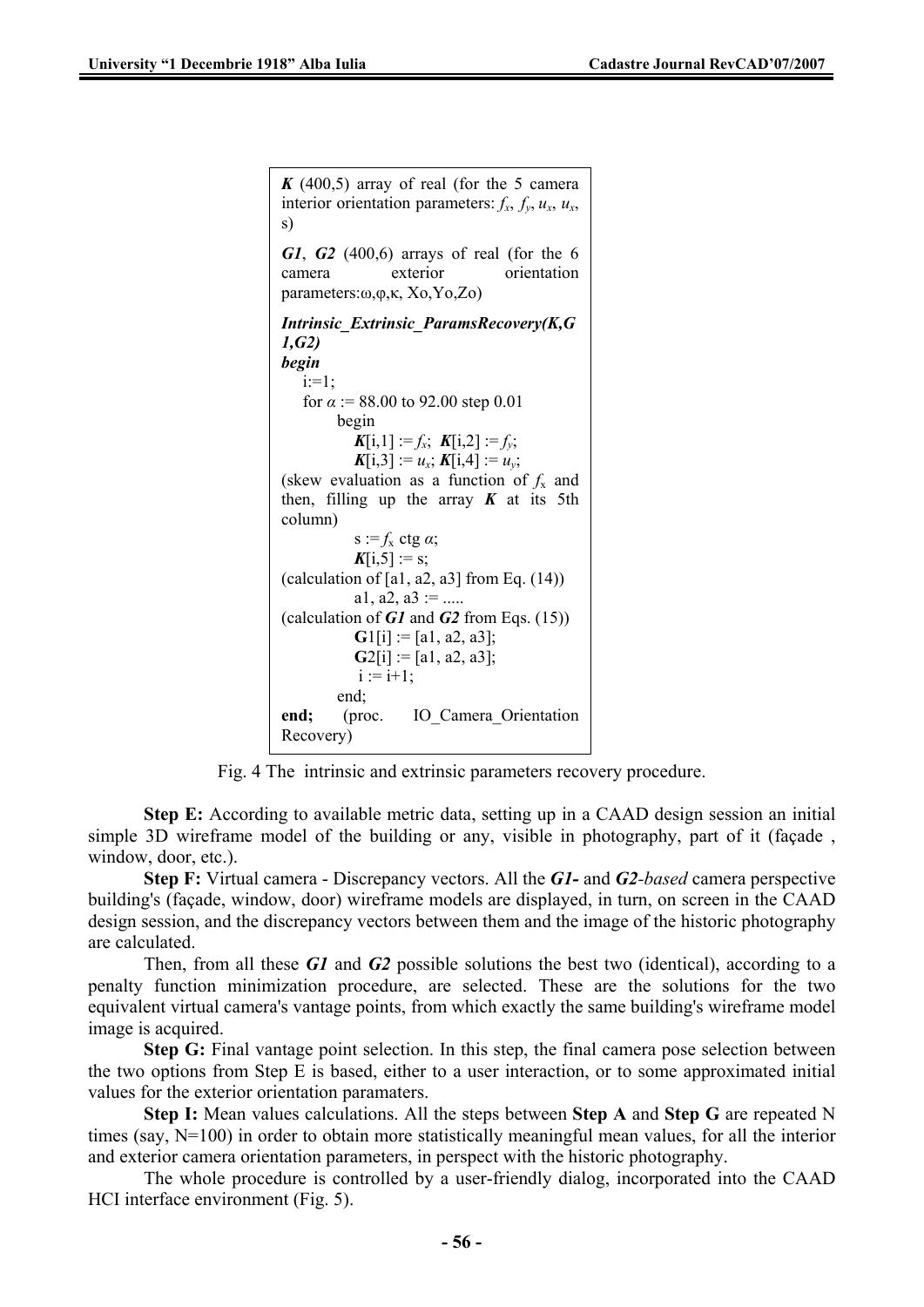| Step1 Step2 Step3     |     |              |
|-----------------------|-----|--------------|
| <b>MANUAL</b>         |     |              |
| 6,33<br>W.            | Xo  | $-827.00$    |
| 28.97<br>۴.           | Ye. | $-1500.00$   |
| $-3.05$<br>ĸ          | Zo  | $-650.00$    |
|                       |     | Step 0.00000 |
| UTILITIES-            |     |              |
| setCamera <-   camera |     |              |
| setFacade - facade    |     |              |
| FdV=45.0              |     | $f = 50.00$  |
|                       |     |              |

Fig. 5 The dialog for virtual camera control (HCI dialog box).

At the heard of the algorithm, for interior  $\&$  exterior camera orientation parameters calculation, is a software controled *virtual camera* embebbed into a CAAD environment [15,37]. The goal of this *virtual camera* is: (i) the simulation of the historic photography acquisition procedure, (ii) the analytical computation of the discrepancy vectors between a building's (façade) wireframe model and the image of the historic photography, and (iii) a graphical search for the best (calibration and pose recovery) solution or solutions according to a penalty function minimization procedure.

### *4.2. Pose vector automatic recovery & the role of building's a priori geometric knowledge*

In general, the camera orientation estimation requires some building's *a priori* geometric knowledge. In most cases this knowledge is a number of control points, used for the relation of the camera co-ordinate system to the building's façade one. But, control points identification is usually a man-based procedure, which is not so easy to be automated, as control information has to be described in a general manner, which due to the different application areas is not possible. This contrasts with the determination of the relative position of the cameras which can be automated under certain conditions [24,36,37].

As far as the rotation is consernt, it can be derived automatically from images, in case the scene reveals regularities, specifically if parts of it are of a *Legoland* nature, i.e. they show three dominant mutually orthogonal directions. Then, with a vanishing point analysis, the rotation matrix can be derived.

The idea of deriving camera parameters is older than photography, going back to Lambert in the 18th century (Lambert, 1759), and has attracted many researchers especially in computer vision and photogrammetry [4,11,12,14].

The idea of deriving the rotation matrix from vanishing points, based on the fact that the direction of sets of lines in 3D is parallel to the direction from the projection center to the corresponding vanishing point and that the three orthogonal vectors to the three vanishing points,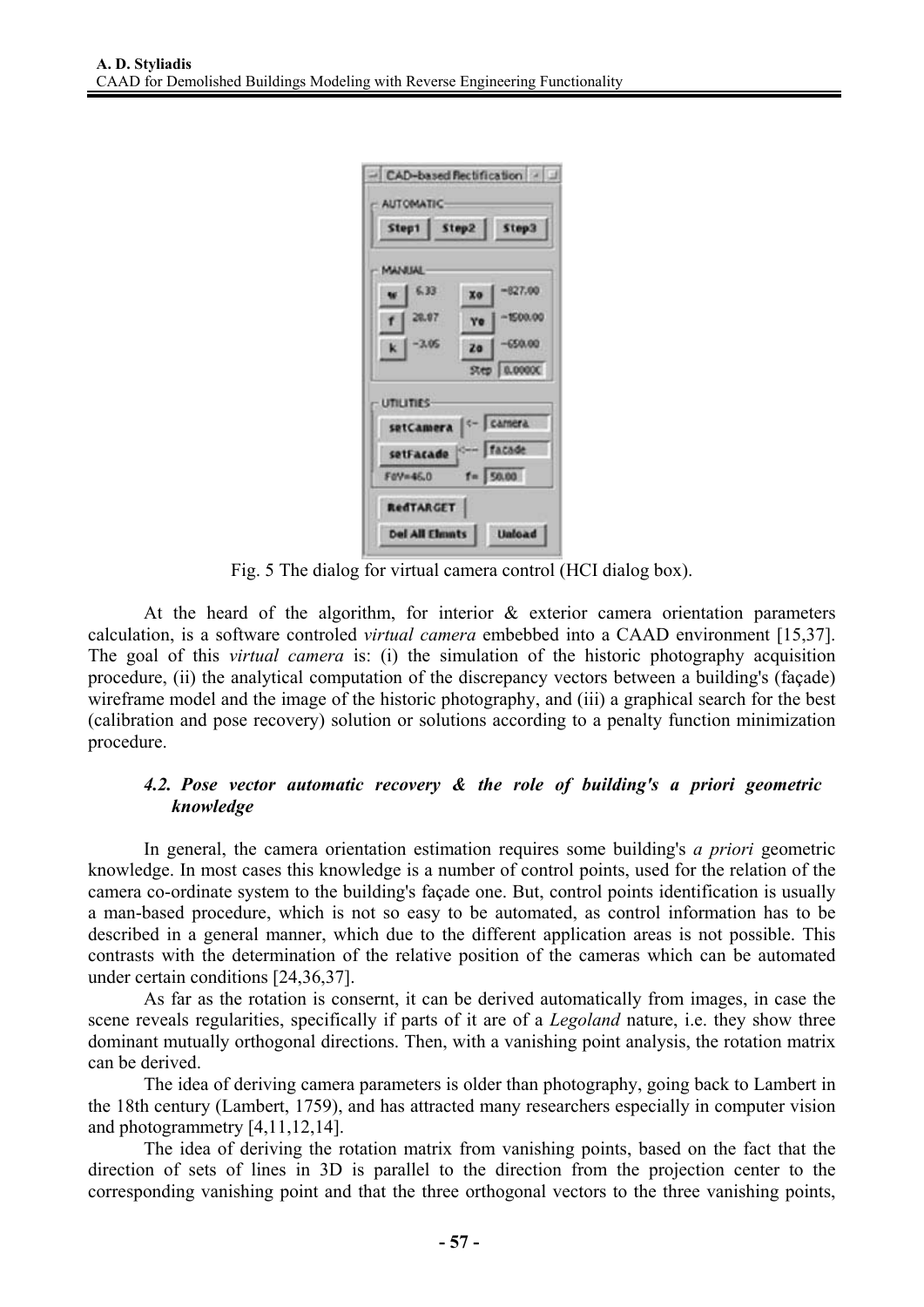form the columns of the rotation matrix, assuming the intrinsic parameters of the camera are known.

In the case where no some metric data of the demolished building (e.g. length and width building dimensions) are available, only an interactive solution seems to be feasible [37]. In this case a CAD model could be projected into the image (historic photography) in a reverse projection procedure [37]. In this way by fitting the CAD model to image, its dimensions, position and orientation are estimated [7,37,45].

However, it requires only the precise measurement of two points for specifying the rectangle in the rectified image and the indication on which surface element of the CAD-model it has to be pasted.

### *4.3. Notes on pose vector estimation*

Following, some interesting notes on estimating the orientation of a camera (pose vector) are presented:

- If the intrinsic parameters are not known, the three coordinates of the projection center in the image coordinate system can be determined, together with the rotation matrix, by using a spatial resection [20,26,30,37].
- If the principal point is known, the principal distance and the rotation matrix can be determined from two vanishing points [31,32].
- If the intrinsic parameters of the camera are known, the rotation matrix can be determined from two straight image line pointing to one vanishing point, and one straight image line pointing to one of the other two vanishing points (assuming perpendicular 3D orientation) [36].

### **5. Historic photography: Demolished building's façade recovery**

In this section, the methodology for the recovery and the 3D virtual reconstruction, for all visible (into the historic photography) façades, will be presented. It is assumed that the World Coordinate System (WCS) is defined on the particular façade, on which the rectangular structure used for the planar homography was observed (Section 4). This façade is regarded as the *main* one, whilst the historic photography (camera) projection matrix (P) is calculated from this main façade with respect to the WCS.

### *5.1. Building's geometry: hypotheses & constraints*

Under the assumption of a number of hypotheses, a single photograph contains valuable information for building's 3D analysis and documentation [20,24], even when it is taken with an uncalibrated camera [30,31,32,53].

### *5.1.1. Hypotheses (façades geometry)*

The proposed method is based on the following hypotheses, as far as the building's geometry is concernt:

Hypothesis 1. *Façades are planar geometric structures*. This hypothesis implies that a polyhedral boundary representation or a B-rep is a suitable type of representation for the (demolished) building.

Hypothesis 2. *Lens distortion is absent*.

Hypothesis 3. *Façade edges are straight*. The intersection of two *façades* leads to a straight edge and, therefore, straight building edges result in straight image lines (photography).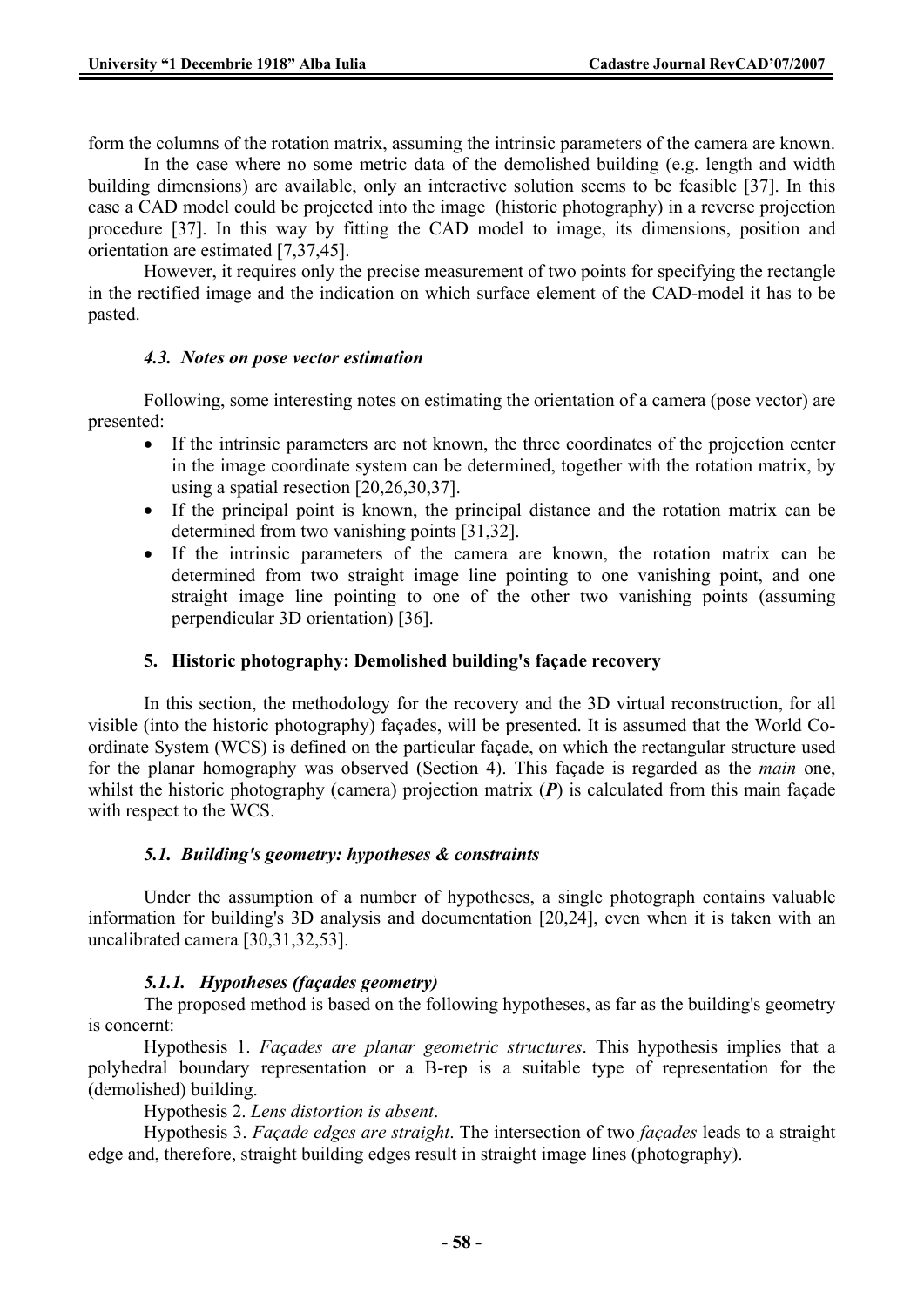According to a well-known architectural photogrammetry rule, in recovery procedures, *line features* show advantages over *point features* [36]. Therefore, only line features were used as observations in the method.

### *5.1.2. Constraints (façades geometry)*

The proposed method is based on a number of constraints, as far as the building's geometry is concernt. For the single image case, these constraints are::

- Parallelism of building's edges and façades.
- Perpendicularity of building's edges and façades.
- Coplanarity of façade's points.
- Symmetry of building's edges, façades and other featured structures.
- Grouding (landing) of building's featured structures (i.e. a point-in-plane constraint).

Also, for the multiple images [11,13,32], or the image (video) sequence [4,6,19] cases, the so called *shape constraints* could be used.

### *5.2. Main building's façade recovery*

From the recovered historic photography (camera) projection matrix (*P*) and Eq. (7), the single view metrology can be extended to the Euclidean space (façade plane), in order to estimate the position in space of the main façade (main façade's pose), and to calculate the 3D co-ordinates of a number of critical or control points observed at this main façade's image (main façade's recovery).

Nevertheless, this recovery is a relative one (relative façade recovery), as well as it is an only up to scale factor λ recovery. So, a priori geometry knowledge of the main façade is needed for a full recovery.

**Lemma 9:** *If some prior geometry knowledge in an arbitrary façade plane, such as: a couple of orthogonal lines or the co-ordinates of a point (say: origin or a control point), can be retrieved from an image taken with a calibrated and known-pose camera (i.e. the matrix P is known), then the scalar λ, as well as the co-ordinates of many other façade's control points, can be computed*.

*Proof*: Suppose the co-ordinates of a façade, as a planar structure, are:

$$
\boldsymbol{F}_i, \text{ i.e. } \boldsymbol{F}^{\mathrm{T}} \text{ i } \mathbf{X} = 0
$$

with

$$
\mathbf{X} = [X, Y, Z, 1]^T
$$

then, from an image point  $\mathbf{x}_i$  on the photography, its corresponding façade point  $\mathbf{X}_i$  can be easily computed by the intersection of the *back-projected line* and the plane of the façade, as:

$$
\lambda \mathbf{x}_j = \boldsymbol{P} \mathbf{X}_j
$$
 (from Eq. 7)  

$$
\boldsymbol{F}^{\mathrm{T}}_i \mathbf{X}_j = 0
$$

where:  $\lambda$  is a non-zero scalar related to the depth in space Z of the point **X**<sub>j</sub>, and **P** is the photography (perspective projection) recovered matrix.

**Lemma 10:** *Some façade entities, such as: the distance between two lines, distance from a point to a plane, angle formed by two lines or two planes, angle formed by a line and a plane, etc., can also be recovered by combining the available geometric building constraints*.

*Proof*: Similarly to the proof for *lemma* 9, for a line *l* in the image (photography), its *backprojection* is a plane in space  $\vec{A} = \vec{P}^T \vec{l}$ ; for a conic  $\vec{C}$  in the image (photography), its *back-projection* is a cone in space  $Q = \vec{P}^T C \vec{P}$ . Also, like *lemma* 9, the corresponding, to *l* and *C* image structures, façade co-ordinates, can also be computed linearly by the intersection of their *back-projections* and the façade's plane.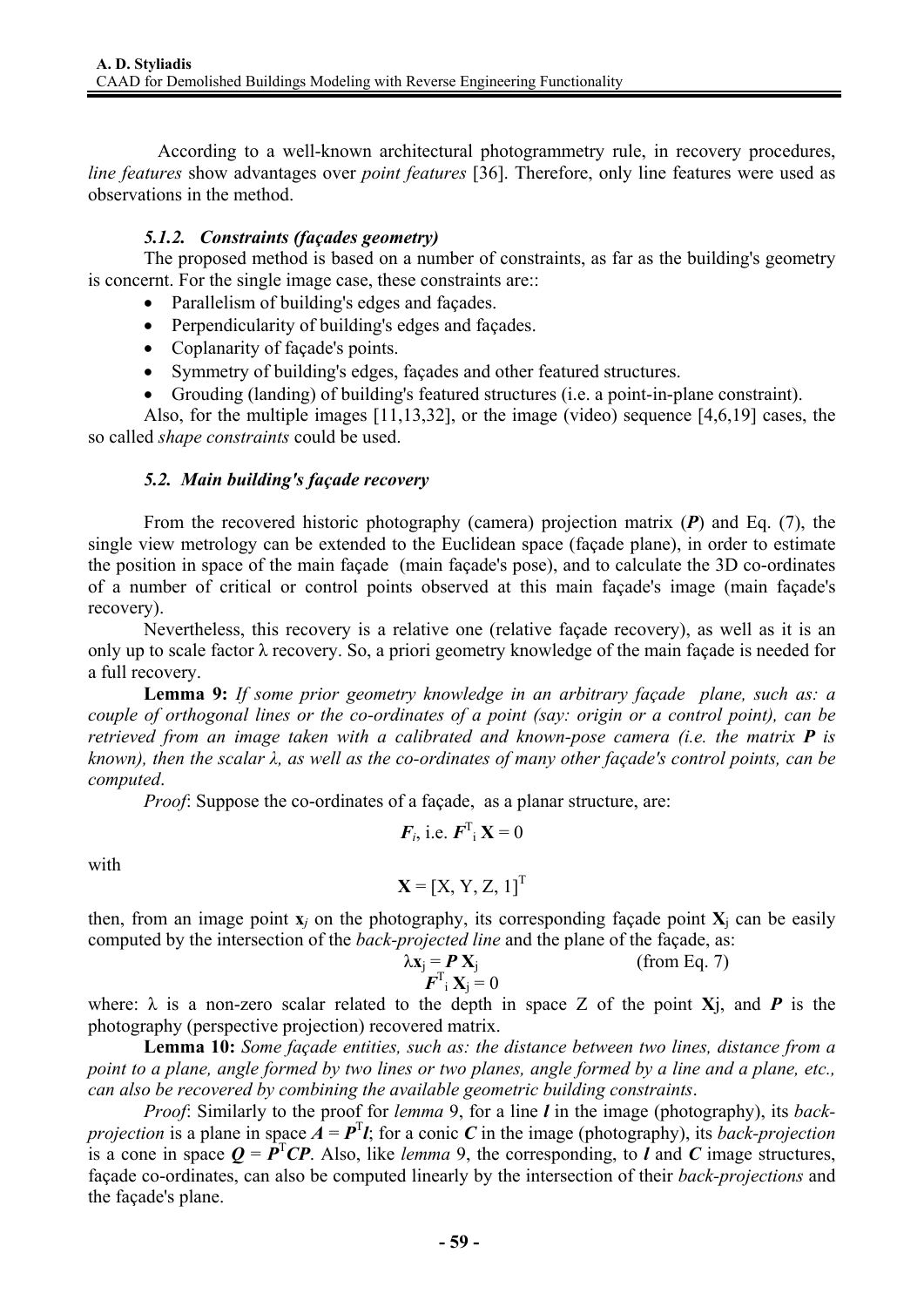#### *5.3. Other building's façades recovery*

The buildings are usually composed of planar surfaces (façades, windows, doors, etc.). So, according to *lemma* 9, if the WCS co-ordinates of each surface can be obtained, then all the 3D information on the particular façade can be recovered. Thus, if and the rest building's facades are recovered accordingly, then the whole building would be assembled by merging the recovered façades into a 3D structure [16,27].

**Lemma 11:** *If two façades are perpendicular and one of them has known co-ordinates (i.e. façade's pose has been recovered) then, and the other façade can also be recovered.*

*Proof*: Suppose the façades  $F_1$  and  $F_2$  are perpendicular, the façade  $F_1$  has already be recovered, and the façade  $F_2$  passes through line *L* perpendicular to  $F_1$ . Say,

$$
F_1^T
$$
<sub>i</sub>  $X = 0$   $(X = [X, Y, Z, 1]^T)$ 

and

$$
\boldsymbol{L} = [c, 0, Z, 1]^T
$$

with respect to  $F_1$  co-ordinate system.

Then,  $F_2$  must have the same X-co-ordinates as  $L$ , i.e. the co-ordinates (pose) of the second façade  $F_2$  will be:

$$
F_2^T
$$
<sub>i</sub>  $X = 0$ , with  $X = [c, Y, Z, 1]^T$ 

with respect to  $F_1$  co-ordinate system.

Then, from an image point  $\mathbf{x}_i$  (at the photography), its corresponding at  $\mathbf{F}_2$  façade point  $\mathbf{X}_i$ can be easily computed by the intersection of the *back-projected line* and the plane of the  $\vec{F}$ <sub>2</sub> facade, as:

$$
\lambda \mathbf{x}_i = \boldsymbol{P} \mathbf{X}_i \quad \text{(from Eq. 7)}
$$

$$
\boldsymbol{F}_{2}^{\mathrm{T}} \mathbf{X}_{i} = 0, \mathbf{X} = [\mathbf{c}, \mathbf{Y}, \mathbf{Z}, \mathbf{1}]^{\mathrm{T}}
$$

where: c is the distance of  $F_2$  from the origin of WCS (defined in  $F_1$ ),  $\lambda$  is a non-zero scalar related to the depth in space Z of point  $X_i$ , and P is the photography (perspective projection) recovered matrix for façade  $F_1$ .

*Remark*: From *lemma* 11, if the WCS co-ordinates of one façade can be obtained using the recovered *P* matrix, then all the 3D information on other, perpendicular to it, façades can also be recovered. Thus, for cuboid-like building geometries, the whole building 3D model is assembled by merging the recovered façades.

#### *5.4. Parametric CAAD routines for demolished building's non-visible parts modeling*

For the non-visible façades a featured library [15] with parametric CAAD models, could be used (for symmetric building structures).

As an example, the code and the 3D model of a parametric cruciform dome as a CAAD element are presented (Figs. 6 and 7).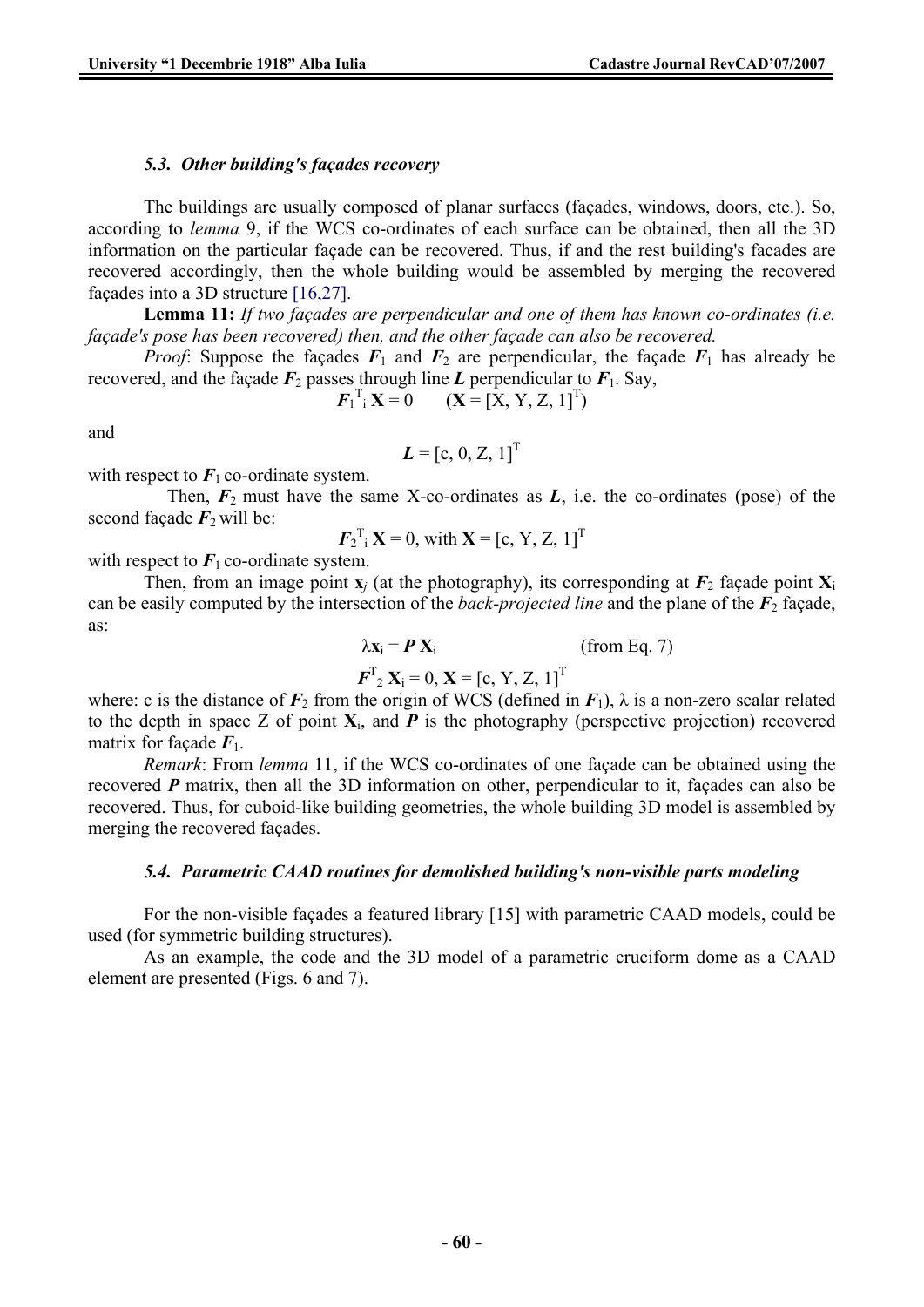*A) Place a LINE SEGMENT CAAD element & copy it 20 m away on Xaxis.*   $co=0;lc=0;wt=1$ place line; $xy=0,0,0;$ dl=10 choose element;xy=5,0,0  $copy; xy=5,0,0; dl=20$ *B) Place an ARC & Create an (open) COMPLEX CHAIN (CAAD elements).*  place arc;xy=10,0,0;xy=15,0,5;xy=20,0,0 choose element;xy=5,0,0 create chain xy=5,0,0;xy=15,0,5;xy=25,0,0 xy=100,100,0 *C) Copy the (open) COMPLEX CHAIN CAAD element another three times.*  aa=90;choose element;xy=5,0,0 rotate copy xy=30,0,0;xy=30,-30,0;xy=0,-30,0;reset *D) Display & Construct a B-Spline*  choose all; construct surface edge xy=100,0,0;xy=100,0,0 *E) Render the Crociform Structure.*  set view phong antialias | render all

Fig. 6. The CAAD command-based code for parametric cruciform dome modeling



Fig. 7. A. The cruciform dome in wireframe.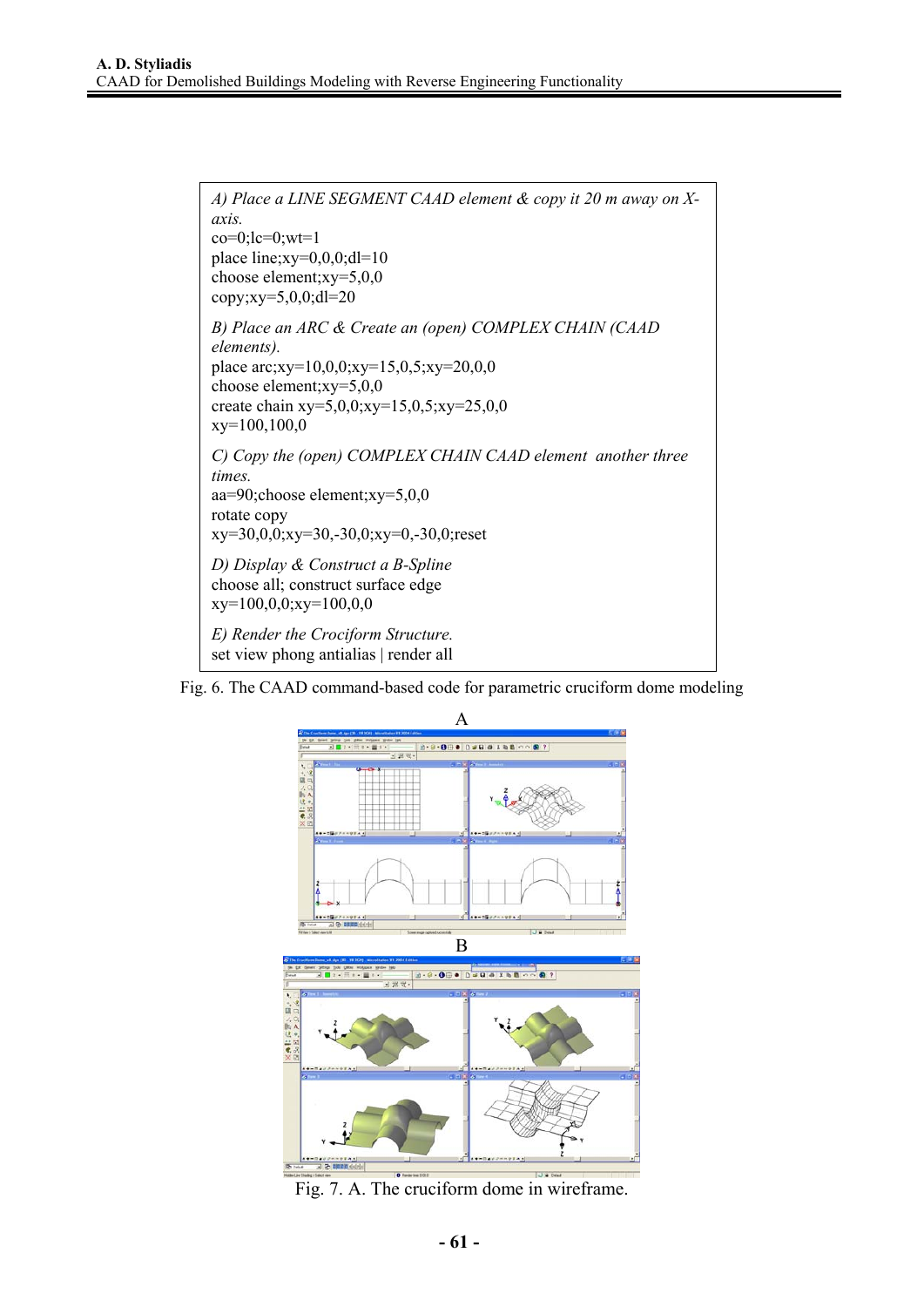## B. The cruciform dome in rendered perspectives. **6. Photography-based simulated experiment (method benchmarking)**

The proposed method was validated on simulated (synthetic) data. For this case, a CAD cuboid with many parallel edges, and known size (10.0m x 14.0m x 6.0m) and pose was used (Fig. 8). For edge points detection the Canny edge detector was used, and then the Hough transformation is applied in order to fit the detected points into straight lines. The three vanishing points are computed as the intersection of each set of these 'parallel' lines (CAD line segments).



Fig. 8. The virtual cuboid in a CAD controlled environment.

In order to test the method in different imaging (historic photography) conditions, three different images of the cuboid were acquired (3-point projection mode) using the virtual camera CAD tool of MicroStation v8 software (www.Bentley.com). For this purpose an MDL program (MicroStation Development Language, C-like coding) reset the intrinsic parameters of the virtual camera for skew presence uncalibrated images of the cuboid (Figs. 9A and 9B). Notice that the perspective distortion is most visible in the first image (short focal length: 17.10mm / wide angle: 102.20°). For the third cuboid image the default (calibrated, absence of skew) virtual camera was used (Fig. 9C).

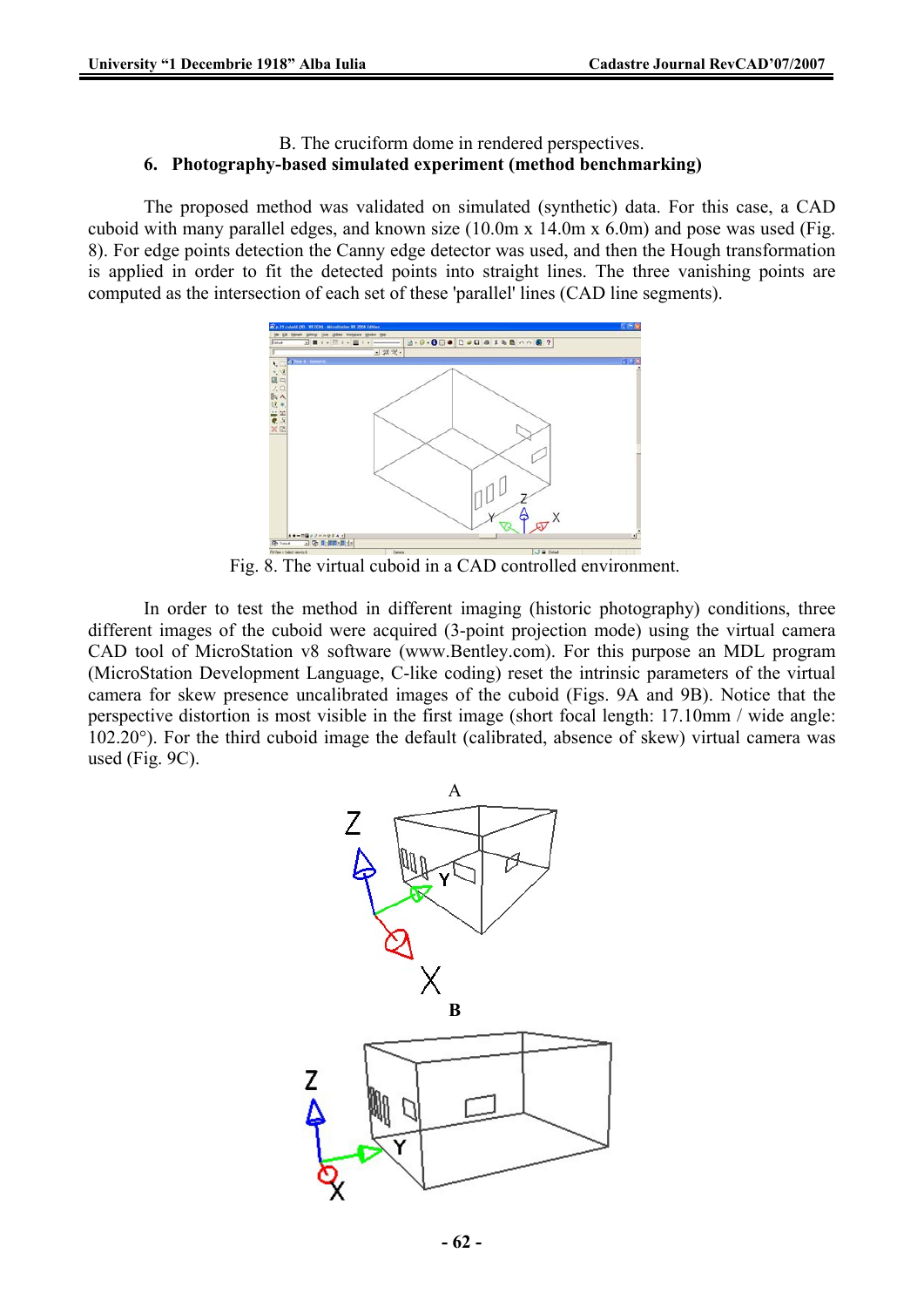

Fig. 9. A. The 1st cuboid image (uncalibrated virtual camera; presence of skew)..B. The 2nd cuboid image (uncalibrated virtual camera; presence of skew). C. The 3rd cuboid image (calibrated virtual camera; absence of skew).

 For a more accurate evaluation procedure, the proposed method was comparatively tested -for all these three cuboid images- against the ground truth parameters of the CAD virtual camera, as well as against the DLT (the Direct Linear Transformation, proposed by Abdel Aziz and Karara in 1971) classic camera calibration method.

 Also, in order to obtain more statistically meaningful results, one hundred independent tests were performed. Tables 1, 2 and 3 present the means and standard deviations of the relative errors of the five intrinsic and six extrinsic virtual camera parametres.

#### *Table 1*

*The 1st uncalibrated camera's image (presence of skew): Accuracy evaluation of intrinsic and extrinsic camera parameters recovery (virtual camera as ground truth vs. DLT and proposed method). Mean values (100 tests) ±std. dev.* 

| ,,,,,,,,,,,,,,,,,,,,,,,,,,,,,<br>$100$ vously<br>$-$ v $\cdots$ v $\cdots$ |            |            |            |            |                 |                  |                 |                |            |             |            |
|----------------------------------------------------------------------------|------------|------------|------------|------------|-----------------|------------------|-----------------|----------------|------------|-------------|------------|
| $f=17.10$ mm,                                                              |            |            | $u_{x}$    | $u_{v}$    | skew            | $\omega$         | $\omega$        | ĸ              | $X_0$      | ${\rm Y}_0$ | $Z_0$      |
| $FoV = 102.2^{\circ}$                                                      | (mm)       |            | (mm)       | (mm)       | $(^\circ)$      | (0)              |                 | (0)            | (m)        | (m)         | (m)        |
| virtual                                                                    | 17.10      | $00$ .     | 0.00       | 0.00       | $89.00^{\circ}$ | $-20.00^{\circ}$ | $15.00^{\circ}$ | $0.00^\circ$   | 12.00      | $-23.00$    | 7.00       |
| camera                                                                     |            |            |            |            |                 |                  |                 |                |            |             |            |
| DLT method                                                                 | 16.92      | .06        | $-0.33$    | 0.18       | $90.00^\circ$   | $-20.97^{\circ}$ | $13.49^{\circ}$ | $0.45^{\circ}$ | 12.93      | $-21.77$    | 7.28       |
| proposed<br>method                                                         | 16.94      | .05        | $-0.28$    | 0.15       | $89.15^{\circ}$ | $-20.65^{\circ}$ | $14.52^{\circ}$ | $0.04^\circ$   | 12.62      | $-21.90$    | 7.23       |
| $\pm$ std. dev.                                                            | $\pm 0.04$ | $\pm 0.02$ | $\pm 0.02$ | $\pm 0.02$ | $\pm 0.12$      | $\pm 0.07$       | $\pm 0.08$      | $\pm 0.01$     | $\pm 0.08$ | $\pm 0.12$  | $\pm 0.06$ |

*Note*: The virtual camera's intrinsic and extrinsic parameters are regarded as *ground truth* values.

*Remark*: In this, like real-world, case (i.e. similar to a historic photography acquired with an uncalibrated and with presence of skew camera) the proposed method behaves well (relative errors for pose in the worst case: 5% and 0.75°) and better than the DLT one; which can only be applied to the absence of skew cases and where more space points (control points) are precisely located.

*Table 2* 

*The 2nd uncalibrated camera's image (presence of skew): Accuracy evaluation of intrinsic and extrinsic camera parameters recovery (virtual camera as ground truth vs. DLT and proposed method). Mean values (100 tests) ±std. dev.* 

| $f = 35.00$ mm<br>$FoV = 62.4^\circ$ | mm    |      | $u_{x}$<br>mm) | $u_{v}$<br>(mm) | skew<br>(0)   | $\omega$<br>(0)  | $\omega$<br>(0) | ĸ<br>(0)       | $\Lambda_0$<br>(m) | ${\rm Y}_0$<br>(m) | $Z_0$<br>(m) |
|--------------------------------------|-------|------|----------------|-----------------|---------------|------------------|-----------------|----------------|--------------------|--------------------|--------------|
| virtual<br>camera                    | 35.00 | .00. | $0.00\,$       | 0.00            | $89.00^\circ$ | $-10.00^\circ$   | $10.00^{\circ}$ | $0.00^{\circ}$ | 20.00              | $-15.00$           | 6.50         |
| DLT method                           | 36.02 | .07  | $-0.39$        | 0.16            | $90.00^\circ$ | $-10.54^{\circ}$ | $10.49^\circ$   | $0.15^{\circ}$ | 21.26              | $-14.70$           | 6.68         |
| proposed                             | 35.88 | .04  | $-0.24$        | 0.14            | $89.21^\circ$ | $-10.21^{\circ}$ | $10.34^\circ$   | $0.02^{\circ}$ | 20.92              | $-15.22$           | 6.62         |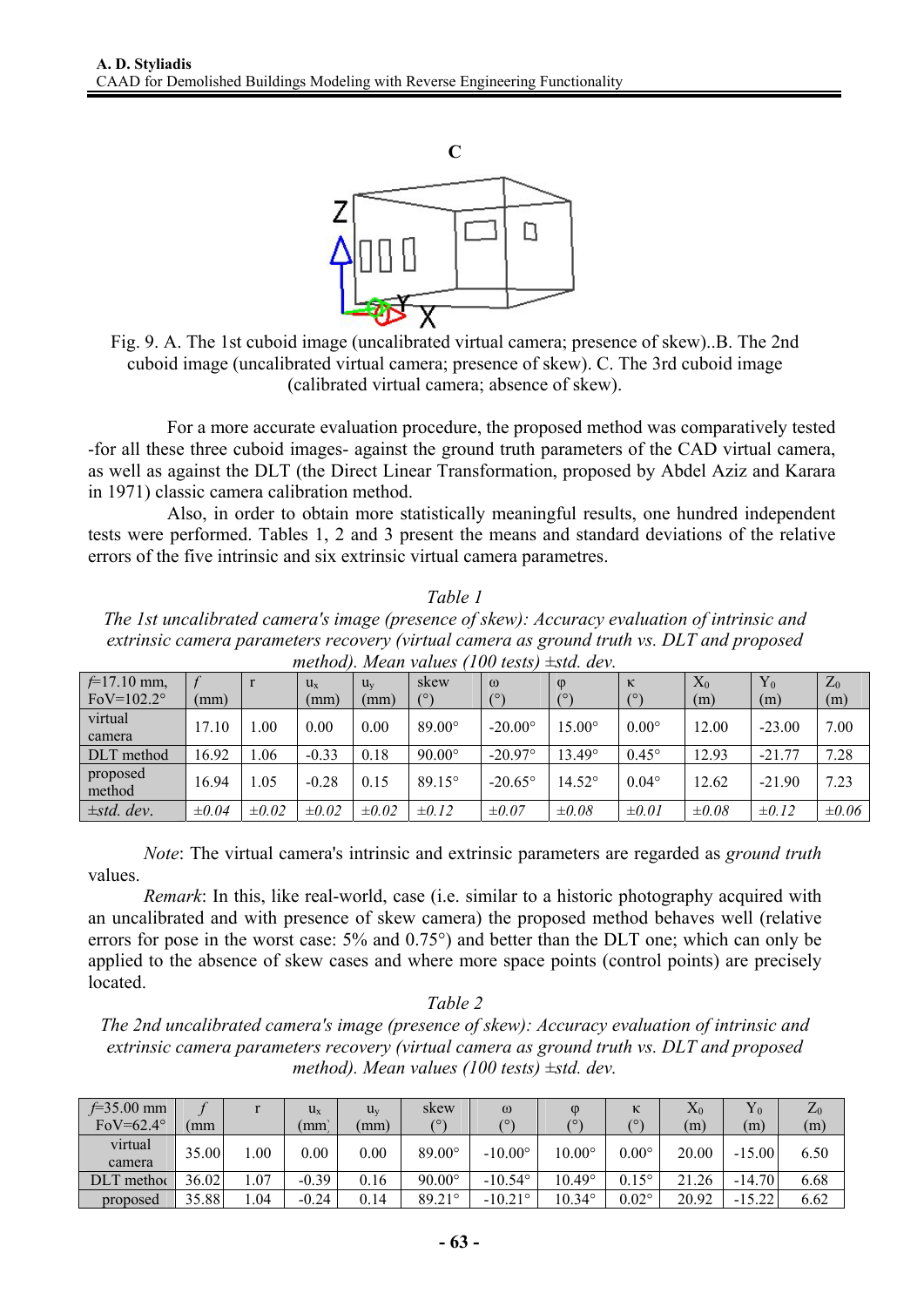| method            |                         |            |            |            |                             |            |            |                            |            |            |            |
|-------------------|-------------------------|------------|------------|------------|-----------------------------|------------|------------|----------------------------|------------|------------|------------|
| dev<br>$\pm$ std. | $\bigcap$<br>$\pm 0.04$ | $\pm 0.01$ | $\pm 0.02$ | $\pm 0.02$ | $\overline{ }$<br>$\pm 0.1$ | $\pm 0.08$ | $\pm 0.06$ | $\mathbf{A}$<br>$\pm 0.01$ | $\pm 0.09$ | $\pm 0.08$ | $\pm 0.05$ |

*Note*: The virtual camera's intrinsic and extrinsic parameters are regarded as *ground truth* values.

*Remark*: Similarly, like the 1st cuboid image, the proposed method dehaves better than the DLT, as a result of the presence of skew (relative errors for pose in the worst case:  $4\%$  and  $0.40^{\circ}$ ).

*Table 3 The 3rd calibrated camera's image (absence of skew): Accuracy evaluation of intrinsic and extrinsic camera parameters recovery (virtual camera as ground truth vs. DLT and proposed method). Mean values (100 tests) ±std. dev.* 

| ,,,,,,,,,,,,,,,,,,,,,,,,,,,,,,<br>1 V V L V J L J L<br>$-$ v $\cdots$ v $\cdots$ |            |            |            |            |                 |                 |                 |                |            |            |            |
|----------------------------------------------------------------------------------|------------|------------|------------|------------|-----------------|-----------------|-----------------|----------------|------------|------------|------------|
| $f=35.00$ mm                                                                     |            |            | $u_{x}$    | $u_{v}$    | skew            | $\omega$        | $\omega$        | к              | $X_0$      | $Y_0$      | $Z_0$      |
| $FoV = 62.4^\circ$                                                               | (mm)       |            | (mm)       | (mm        |                 | (0)             |                 | (0)            | (m)        | (m)        | (m)        |
| virtual<br>camera                                                                | 35.00      | .00.       | 0.00       | 0.00       | $90.00^{\circ}$ | $20.00^\circ$   | $30.00^\circ$   | $0.00^\circ$   | 10.00      | $-30.00$   | 2.00       |
| DLT method                                                                       | 34.82      | .02        | $-0.02$    | $-0.08$    | $90.00^\circ$   | $20.14^{\circ}$ | $30.12^{\circ}$ | $0.02^{\circ}$ | 10.21      | $-29.90$   | 2.08       |
| proposed<br>method                                                               | 35.74      | $\pm 03$   | $-0.18$    | 0.12       | $89.29^\circ$   | $20.20^\circ$   | 29.58°          | $0.02^{\circ}$ | 9.52       | $-30.13$   | 2.16       |
| $\pm$ std. dev.                                                                  | $\pm 0.03$ | $\pm 0.01$ | $\pm 0.02$ | $\pm 0.01$ | $\pm 0.12$      | $\pm 0.08$      | $\pm 0.06$      | $\pm 0.01$     | $\pm 0.06$ | $\pm 0.06$ | $\pm 0.04$ |

*Note*: The virtual camera's intrinsic and extrinsic parameters are regarded as *ground truth* values.

*Remark*: In this case (calibrated camera and *absence of skew*) DLT method behaves better than the proposed one (relative error in the worst case: 0.5% and 0.14°), but the accuracy of the introduced method is still acceptable (relative error in the worst case: 1% and 0.30°). This is due to vanishing points detection errors and to the robustness of DLT in calibrated cameras and absence of skew cases. In multi-images calibration procedures the DLT method gives up to a 0.25% relative accuracy (absence of skew cases).

The above results demonstrate the metric quality of the proposed method in general, and its relatively better performance for the uncalibrated *presence of skew* cases (historic photography). Mainly, this good performance is due to the CAD-supported robustness of the method, as well as to the error-free simulation of the pinhole model of the built-in-CAD virtual camera. Even more, a better accuracy is expected when the target object is a rich in geometric constraints architecture (building).

#### **7. Historic photography-based CAAD Modeling Applications**

In this Section a number of figures will demonstrate the potentiality of the proposed method. For this purpose the Aghios Nikolaos Tranos (Thessaloniki, Greece), a non-existing today meta-Byzantine church (1863), was choosen [47,48,49,50]. The church was demolished in the great Thessaloniki fire (August 18th (NS) or August 5th (OS)., 1917) (Fig. 10). The fire victims (homeless) of the three main communities living in Thessaloniki were 50.000 Jews, 12.500 Greek Orthodox and 10.000 Ottoman Muslims, of a total population of 270.000 people (please see: http://en.wikipedia.org/wiki/Thessaloniki). Also, the main consequence of this great fire was the fact that nearly half of the city's Jewish homes and livelihoods, as well as many Ottoman and Byzantine architectures were destroyed, leading to a massive emigration abroad. So, some of the victims (Greeks, Jews, Ottomans) stepped onto the Orient Express to Paris, whilst some other found their way to America (please see:

http://en.wikipedia.org/wiki/Great\_Thessaloniki\_Fire\_of\_1917).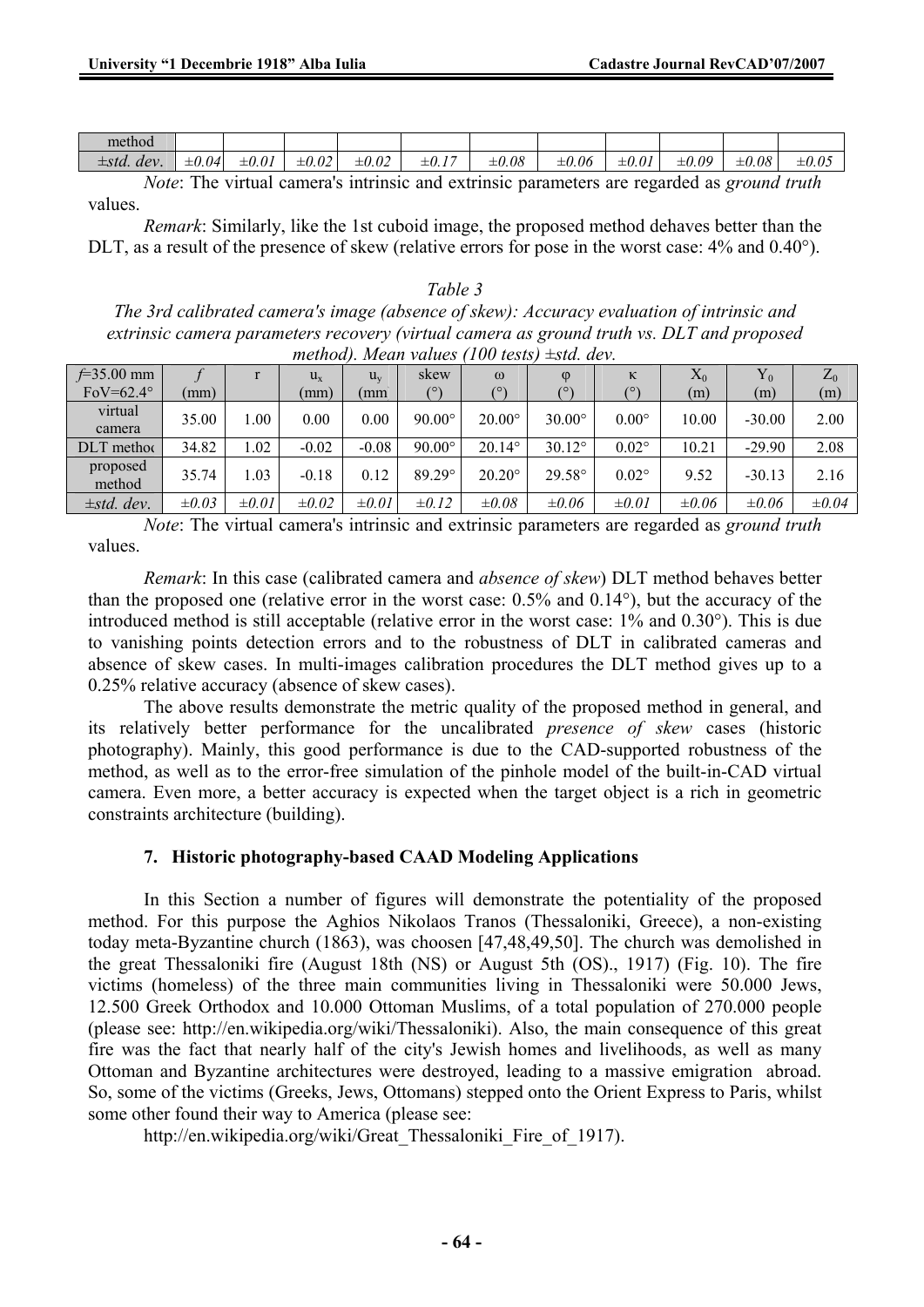

Fig. 10. A. Aghios Nikolaos Tranos on fire! B. Photography from the great Thessaloniki fire (1917). C. A map showing the huge Thessaloniki area destroyed by the fire (1917). In the middle of this area is the location of Aghios Nikolaos Tranos church.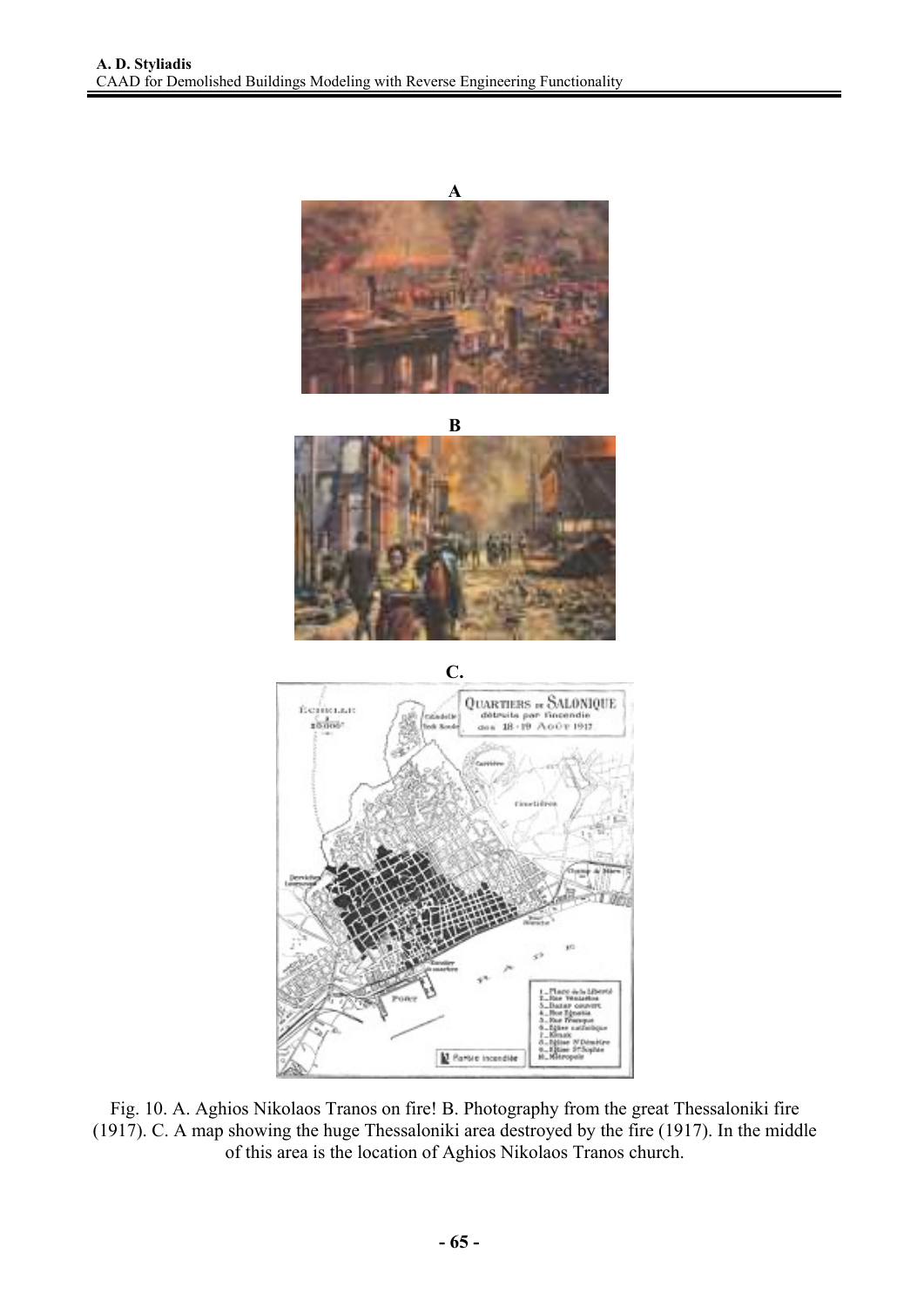The only available historic photography of Aghios Nikolaos Tranos demolished church (Fig. 11A) can be found in [48]. The digitized, with resolution 484 x 319 pixels, image of this photography has been published to the Internet by the Municipality of Thessaloniki. For the current application, this image has been downloaded from the Web site: http://www. thessalonikicity.gr/eikones/. Also, from a recent excavation, the metric data (dimensions) of this church were found to be 35.50m x 15.50m [49,50].

According to the proposed method results (mean values of 100 trial and error processes), the historic photography was acquired by a camera with: focal length *f*=33.33mm, aspect ratio r=1.03, field of view FoV=43.65°, principal point co-ordinates  $u_x$ =20.25mm,  $u_y$ =13.35mm, skew angle  $\alpha$  = 89.07° and film format 40.5mm (width) x 26.7mm (height).

Also, the recovered camera pose (historic photography vantage point) has the following values for its six orientation parameters:  $X_0=14.79$ m,  $Y_0=-27.73$ m,  $Z_0=-1.78$ m,  $\omega=15.96^\circ$ ,  $φ=35.28°$  and  $κ=1.52°$ .

The error (measured as in the previous Section in respect with the known building's dimensions) in the metric data for camera pose and façades 3D control points, is approximately: 0.32cm and 0.40° for historic photography vantage point pose recovery and 0.65cm for façades 3D control points recovery (i.e. a relative error in the worst case of 2 % for this 35.50m x 15.50m church).

*Remark*: The performance of the proposed method, in this historic photography case, is better than the simulated cuboid (Section 6), because the structure of the church as a building is much more rich in geometric constraints, rather than the simulated simple cuboid.

Figs. 11, 12 and 13 present the virtual reconstruction result of Fig. 11A by the proposed method. The 3D model is displayed under different viewpoints.



B

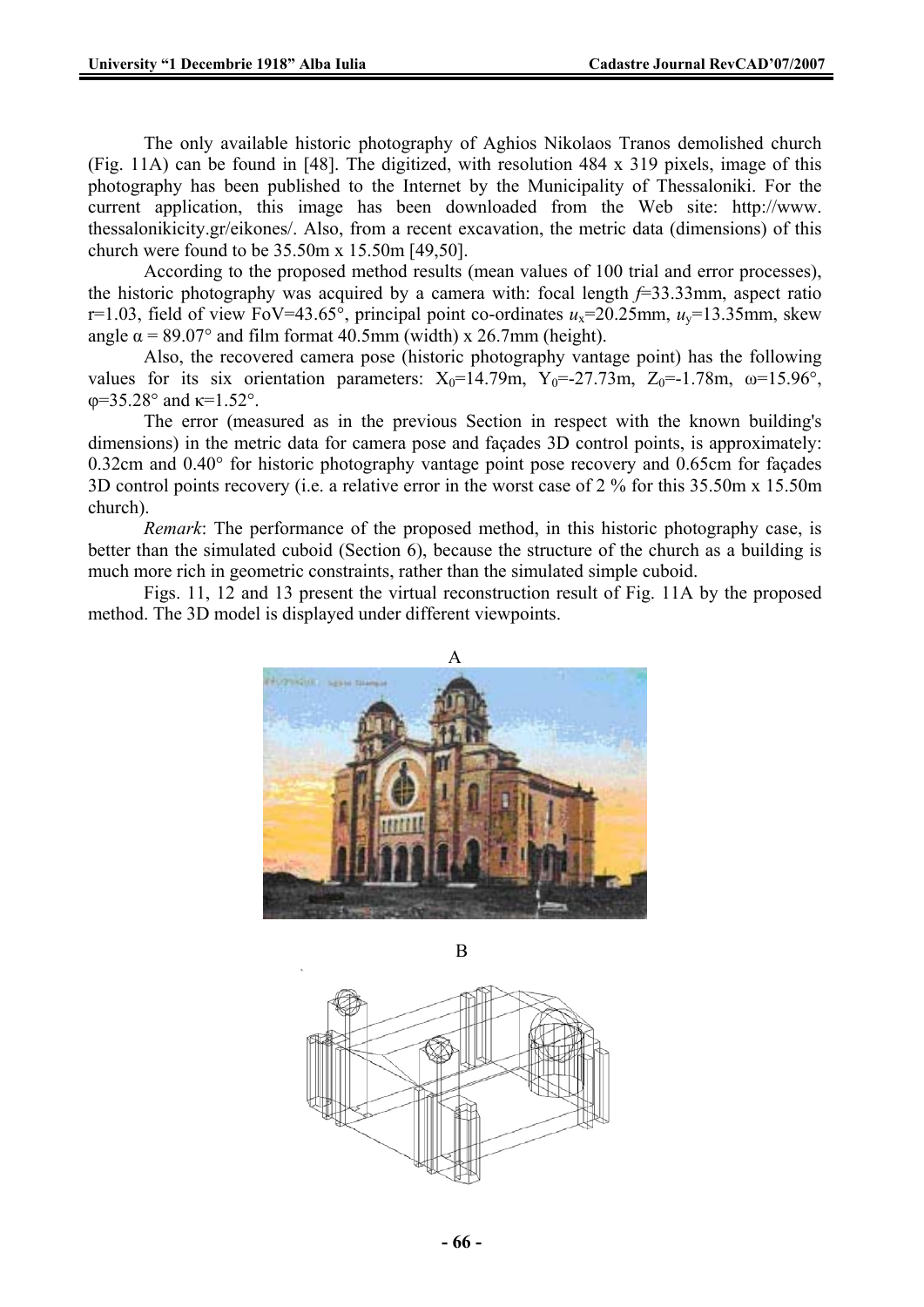

Fig. 11. A. The historic photography of the Aghios Nikolaos Tranos church (two façades are visible). B. The wireframe 3D model. C. The hidden-lines removal 3D model. D. Four architectural plans (views) of the 3D model.

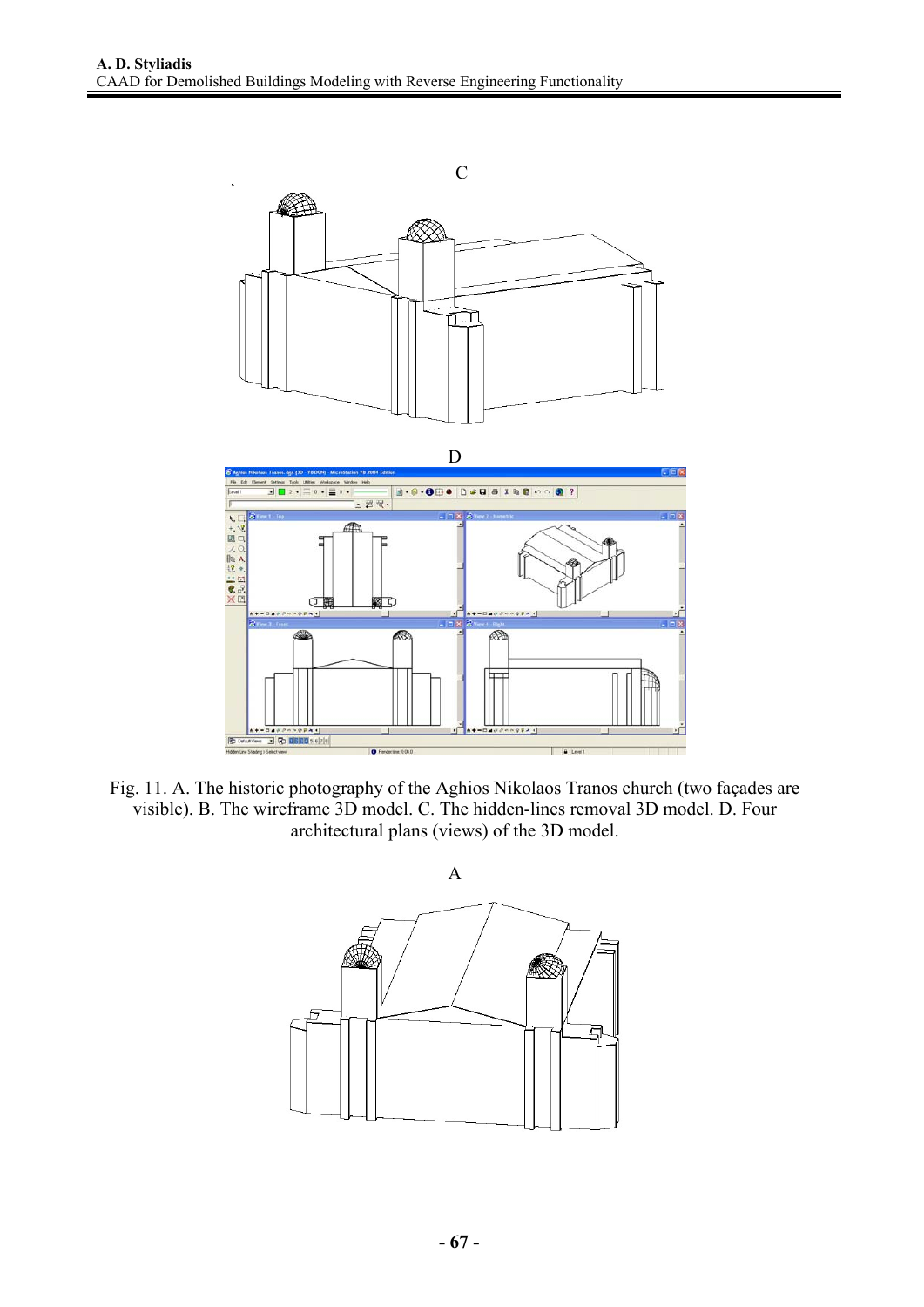

C



D



Fig. 12. A. A front - right isometric hidden-lines removal model. B. A right isometric phong rendered view (without materials and texturing). C. A left isometric wireframe model. D. A left isometric rendered view (without materials and texturing).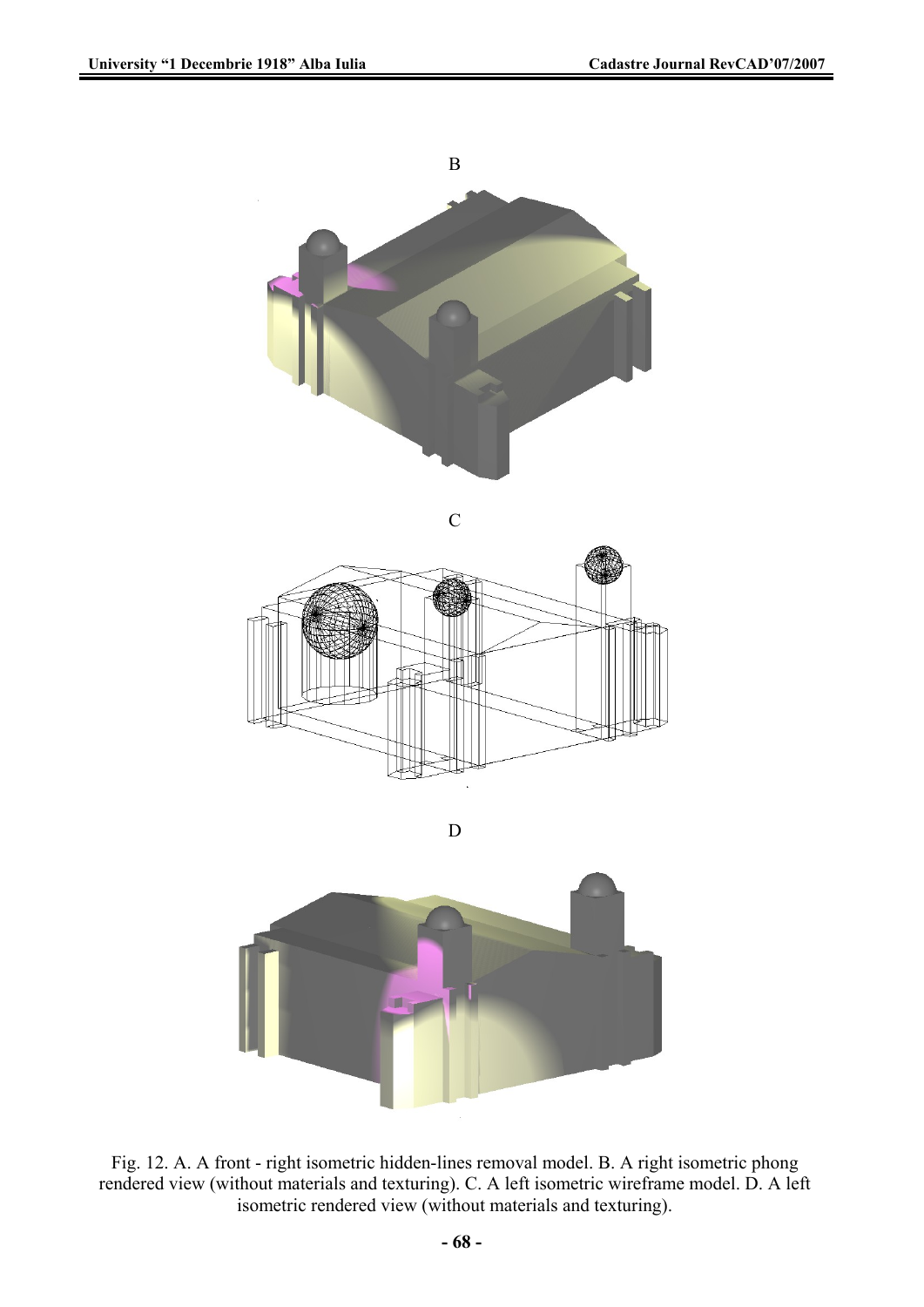



Fig. 13. A. The front façade of the 3D model with a sky backdrop. B. The Aghios Nikolaos Tranos 3D model phong rendered with a sky backdrop.

#### **8. Conclusions**

In this paper, after an overview of the current status and prospects of the camera calibration methods, the problem of calibration with the presence of skew is studied in connection with the 3D virtual reconstruction, from a single three-point perspective uncalibrated historic photography, of a structured (rich enough in geometric properties) demolished building.

The presence of skew is not a negligible factor in historic photography of early 20th century years, due to *dot* optical axes failure (carelessness manufacturing) or collapse, as well as the twist effect (distortion) from the undocumented film development process in these years.

The proposed method is based on the use of three vanishing points as linearly independent constraints, as well as on an additional linearly or quadric independent constraint resulting from the observation, in photography, of two orthogonal object edges with equal length or known length ratio respectively. All these four constraints are independent constraints on the image of the absolute conic.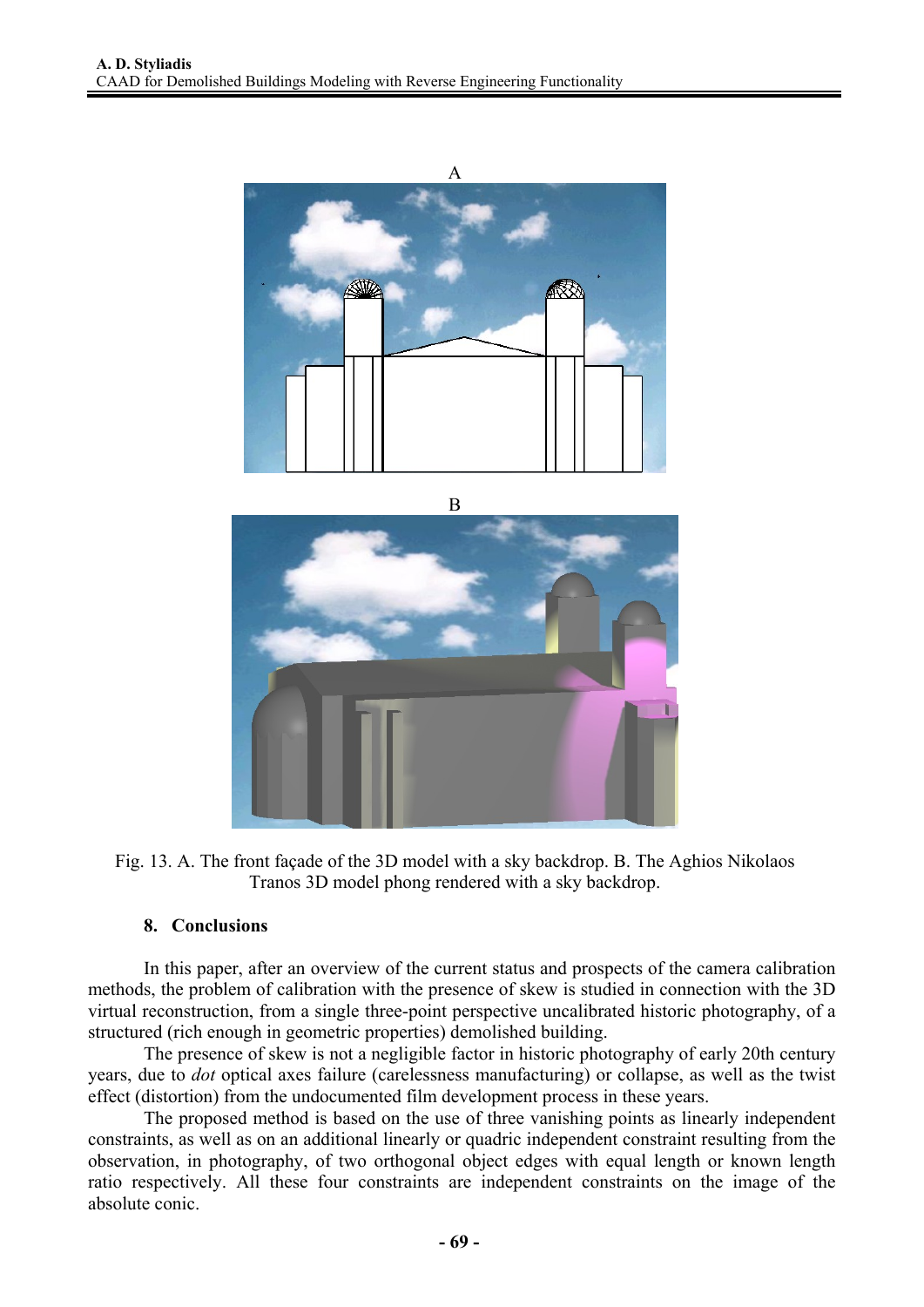The skew factor (*s*) (i.e. the 5th linear dependent constraint on the image of the absolute conic) is a linear function of the focal length corresponding to *dot* y-axis (*fy*) and the *dot* optical axes angle ( $\alpha$ ). The  $f_y$  is estimated first using the three vanishing points constraints, whilst the  $\alpha$  is regarded as a variable taking values from an array of 400 discrete values between two limits (say 88°, 92° with a step of 0.01°). Hence, all the possible values for the skew factor (*s*) are computed linearly from the estimated  $f<sub>v</sub>$  value and these discrete  $\alpha$  values, and then, these possible *s* values are regarded as input data for the 5th intrinsic parameter in a repetitive virtual camera-based calibration process.

The camera calibration matrix calculation is based on the above five constraints and then by applying a simple method for the recovery of camera extrinsic parameters (i.e. the camera projection matrix, pose), with respect to a given world co-ordinate system, the homography matrix between the building façade and the historic photography is evaluated.

This single view metrology is then extended to the Euclidean space (façade recovery), in order to estimate the position (pose) and the 3D co-ordinates of a number of critical points of an observed in the photography building's façade (i.e. a space planar surface or patch) from the recovered projection matrix and some building geometry-based constraints. This procedure applied, as well as to any other façade captured into the photography and finaly, the building can be virtual reconstructed by combining these façade 3D models.

At the hard of the proposed method is a software controled *virtual camera* embebbed into a CAAD environment. The goal of this virtual camera is: (i) the simulation of the historic photography acquisition procedure, (ii) the analytical computation of the discrepancy vectors between a building's (façade) wireframe model and the image of the historic photography, and (iii) a graphical search for the best (calibration and pose recovery) solution or solutions according to a penalty function minimization procedure.

The fifth dependent constraint to the image of the absolute conic, the skew factor (s), is estimated as a result of the above routine, and hence, the building's façade 3D model in connection with the historic photography is constructed.

This skew presence consideration is, actually, a contribution to the popular calibration method based on three orthogonal vanishing points and assuming a zero skew factor (skew absence methodology).

Façade's recovery is robust since it is based on a high-speed today's computing iterative process, and very effective as fine details like the depths of windows in a building can also be found, since additional building constraints are utilized during the reconstruction [53]. Also, the method is nearly full automatic, since only a simple user interaction is needed for the final selection between two identical camera pose solutions (with positive and negative normal vectors).

An extensive comparative experimental study with another clasical method is also performed on simulated data [37]. This validation procedure shows that, in case of a monocular image (photography) with presence of skew, the proposed approach performs better than the typical three vanishing points based methodology, for historic photography-based modeling.

Also, for demonstration purposes, a historic photography of a demolished building was used and the created 3D model is presented in Section 7.

The proposed approach will have wide applications in 3D modeling, since a great number of historic amateur photographs could be found in photo-archives regarding demolished man-made objects (buildings and cultural monuments). These architectures tends to have rich geometry and this property is fully exploited by the method

It is a simple and convenient method using a single amateur image and the difficult and costly matching problem of the traditional methods has been avoided at the expense of a minimal human interaction for the observation of geometric constraints.

The method described here assumes perfect data and that façade's image formation is an exact homographic transformation even with the presence of skew. Extensions would be provided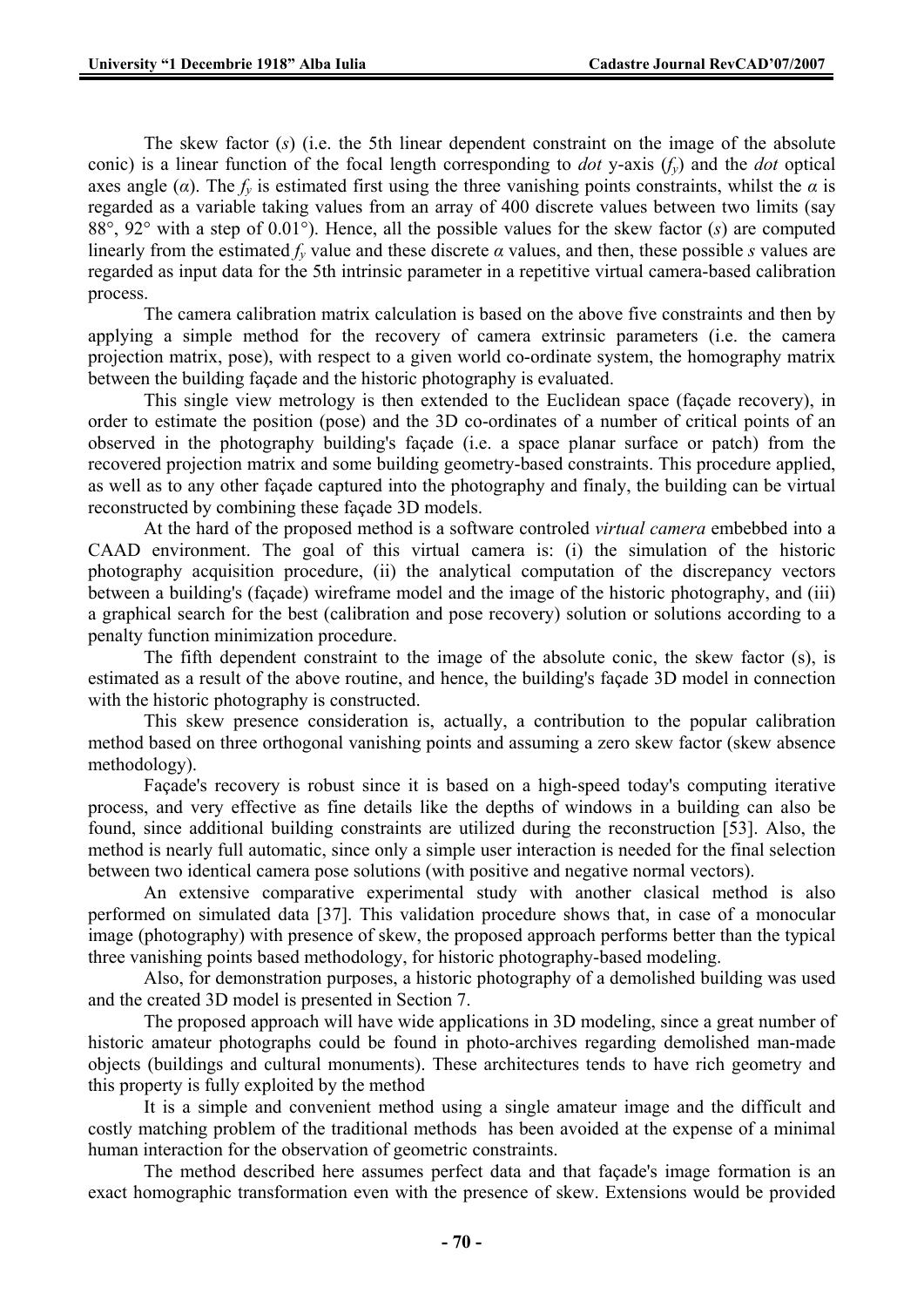in order to integrate imprecise data (noisy façade data and lens distortion), or to use redundant ones. So, it is clear that the proposed methods are based on some known specific geometrical information about the building, and the accuracy of the approach depends greatly on the image preprocessing, such as image lines (building's edges) selection, line fitting and vanishing point detection. Hence, in order to improve the accuracy of the calibration and reconstruction procedures, the selection of a robust algorithm for lines and vanishing points detection is crucial [18,19,26,35,36,38].

Also, it should be noted that, *lens distortion* has not been considered in the proposed method, since building's photography seems to has a non negligible but predictable lens distortion, even in historic photography, due to predefined rules in the building industry (façades and walls with straight up geometry, etc.). However, the image (photography) should be rectified first (radial lens distortion parameters estimation using image lines with known geometric properties) for lens distortion removal in high-accuracy modeling projects [36,24].

Also, a simple and feasable extension of the proposed method, is the case where more than one historic photographs or post-cards are available. In this case, the method could be profited from this redundancy by applying a least squares adjustment procedure for noise reduction [24] only for façade (planar structure) recovery; since, the calibration and pose recovery are image (photography) dependent procedures.

For future research, a further assessment of the camera pose recovery algorithm using multiple (historic) images [46], as well as the relations between the calibration methods, the collaborative Web-based engineering modeling, the collaborative groupware e-learning functionality and potentiality [51,52], and the building, material and meta-documentation reverse engineering functionalities [53], of any (probably destroyed) historical building captured in an historic photography, must be examined, formulated and documented under the skew presence constraint.

Finaly, some words for CIPA's target group 2. CIPA, an ICOMOS committee for Architectural Photogrammetry, established recently a task group named "*Single Images in Conservation*" for virtual reconstructions of monuments and sites from single historic photography. The website of this task group contains information on various approaches (http://cipa.icomos.org/).

#### **9. Acknowledgements**

The current paper is supported by the EPEAEK II - Archimedes research project (Action 2-2-17), "*Personalized learning in a reusable way*", of the Alexander Institute of Technology & Education (ATEI), Department of Information Technology, Thessaloniki, Greece. The EPEAEK II project is co-funded by European social funds (75%) and Greek national resources (25%) (the Greek ministry for education and religious affairs).

#### **10. References**

- *[1] S. Potier, J.L. Maltret, J. Zoller, Computer graphics: assistance for archaelogical hypotheses, Automation in Construction 9 (2000) 117-128.*
- *[1] N.M. Alves, P.J. Bartolo, Integrated computational tools for virtual and physical automatic construction, Automation in Construction 15 (2006) 257-271.*
- *[3] A.D. Styliadis, Digital documentation of historical buildings with 3-d modeling functionality, Automation in Construction 16 (2007).*
- *[4] R. Laganiere, H. Hajjdiab, A. Mitiche, Visual reconstruction of ground plane obstacles in a sparse view robot environment, Graphical Models 68 (2006) 282-293.*
- *[5] Software for photography-based modeling: (a) Façade Modeling and rendering from photographs, Paul E. Debevec et al., California (http://www.debevec.org), (b) PhotoModeler Pro - Forensics & Inverse Camera, Eos Systems Inc., Vancouver, Canada (http://www.photomodeler. com).*
- *[6] S.F. El-Hakim, J.-A. Beraldin, M. Picard, G. Godin, Detailed 3d reconstruction of large-scale heritage*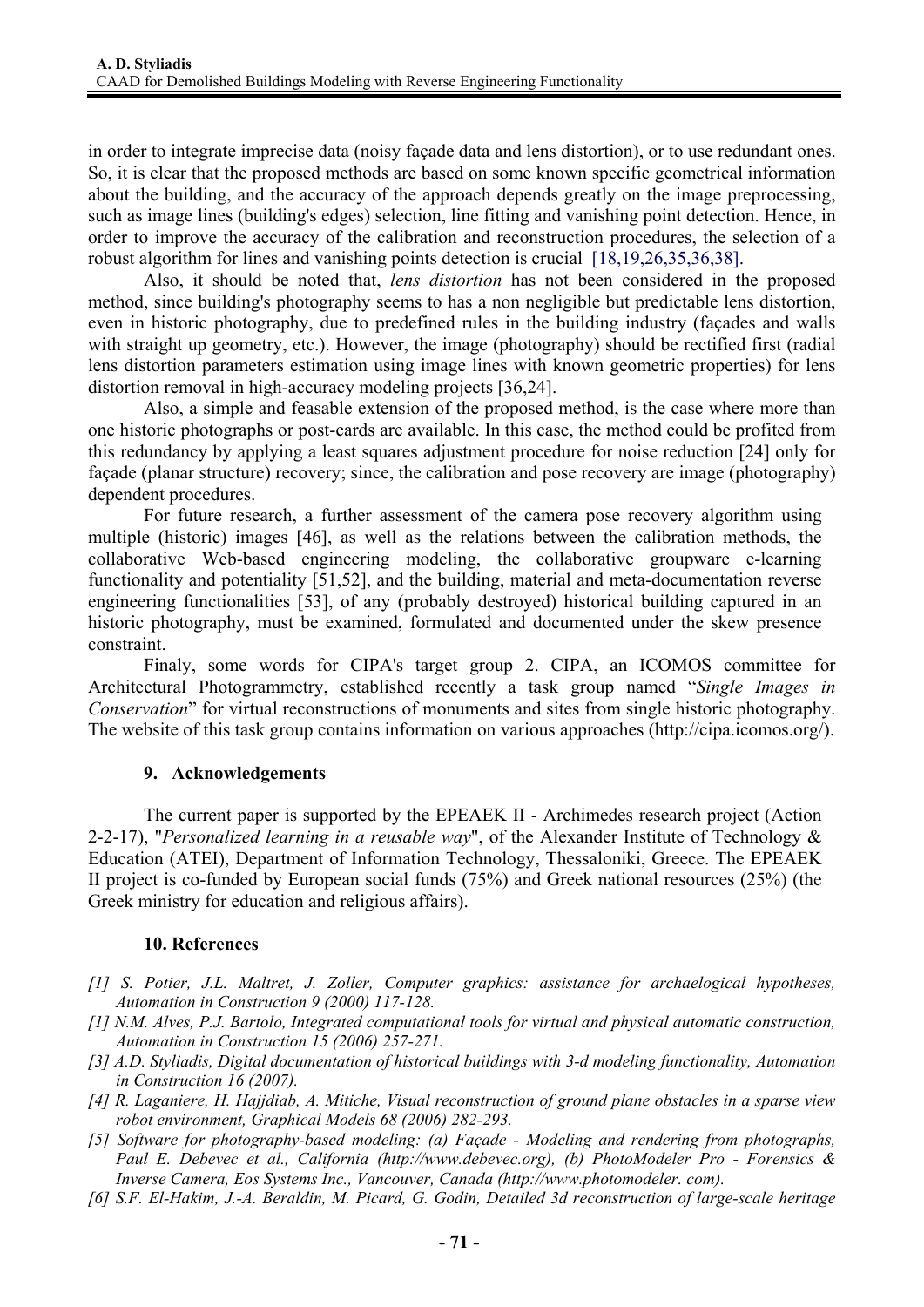*sites with integrated techniques, IEEE Computer Graphics and Applications (2004) 21-29.* 

- *[7] P. Debevec, C.J. Taylor, J. Malik, Modeling and rendering architecture from photographs: a hybrid geometry-and imaged-based approach, in: Proceedings of SIGGRAPH, 1996, pp. 11–21.*
- *[8] G. Carrara, Y.E. Kalay, G. Novembri, Multi-modal representation of design knowledge, Automation in Construction 1 (1992) 111-121.*
- *[9] T. Chastain, Y.E. Kalay, C. Peri, Square peg in a round hole or horseless carriage? Reflections on the use of computing in architecture, Automation in Construction 11 (2002) 237-248.*
- *[10] Y.E. Kalay, The impact of information technology on design methods, products and practices, Design Studies 27 (2006) 357-380.*
- *[11] R. Hartley, A. Zisserman, Multiple View Geometry in Computer Vision, Cambridge University Press, Cambridge, MA, 2000.*
- *[12] O.D. Faugeras, Three-dimensional computer vision: a geometric viewpoint, MIT Press, Cambridge, MA, 1993.*
- *[13] M. Zucchelli, J. Santos-Victor, H. Christensen, Multiple plane segmentation using optical flow, in: British Machine Vision Conference, 2002, pp. 313-322*
- *[14] A. Dick, P. Torr, R. Cipolla, Automatic 3D modelling of architecture, in: British Machine Vision Conference, 2000, pp. 372-381*
- *[15] H. Li, W. Wu, A new approach to image-based realistic architecture modeling with featured solid library, Automation in Construction 13 (2004) 555-564.*
- *[16] A. Criminisi, I. Reid, A. Zisserman, Single view metrology, Intl. Journal of Computer Vision 40 (2000) 123–148.*
- *[17] W. Hong, A.Y. Yang, K. Huang, Y. Ma, On symmetry and multiple view geometry: structure, pose and calibration from a single image, Intl. Journal of Computer Vision 60 (2004) 241-265.*
- *[18] A. Criminisi, Accurate visual metrology from single and multiple uncalibrated image, Ph.D. thesis, University of Oxford, 1999.*
- *[19] M. Pollefeys, R. Koch, L.V. Gool, Self-calibration and metric reconstruction inspite of varying and unknown intrinsic camera parameters, Intl. Journal of Computer Vision 32 (1999) 7-25.*
- *[20] F.A. van den Heuvel, 3D Reconstruction from a single image using geometric constraints, ISPRS Journal of Photogrammetry and Remote Sensing 53 (1998) 354–368.*
- *[21] M. Wilczkowiak, E. Boyer, P. Sturm, Camera calibration and 3D reconstruction from single images using parallelepipeds, in: Proceedings of Intl. Conference on Computer Vision, Vancouver, Canada, 2001, pp. 142–148.*
- *[22] E. Grossmann, J.S. Victor, Least-squares 3D reconstruction from one or more views and geometric clues, Computer Vision and Image Understanding 99 (2005) 151-174.*
- *[23] G. Wang, H.-T. Tsui, Z. Hu, F. Wu, Camera calibration and 3D reconstruction from a single view based on scene constraints, Image and Vision Computing 23 (2005) 311-323.*
- *[24] F.A. van den Heuvel, Automation in architectural photogrammetry (line-photogrammetry for the reconstruction from single and multiple images), Ph.D. thesis, KNAW / Netherlands Geodetic Commission - Publications on Geodesy 54, 2003.*
- *[25] L. Zhang, G. Dugas-Phocion, J.S. Samson, S.M. Seitz, Single view modeling of free-form scenes, in: Proceedings of Computer Vision and Pattern Recognition, Kauai, Hawaii, 2001, pp. 990–997.*
- *[26] R. Cipolla, E. Boyer, 3D model acquisition from uncalibrated images, in: Proceedings of IAPR Workshop on Machine Vision Applications, Chiba, Japan, 1998, pp. 559–568.*
- *[27] G.H. Wang, Z.Y. Hu, F.C. Wu, Single view based measurement on space planes, Journal of Computer Science and Technology 19 (3) (2004).*
- *[28] S.K. Nayar, Y. Nakagawa, Shape from focus, IEEE Transactions on Pattern Analysis and Machine Intelligence 16 (1994) 824–831.*
- *[29] B.J. Super, A.C. Bovik, Shape from texture using local spectral moments, IEEE Transactions on Pattern Analysis and Machine Intelligence 17 (1995) 333–343.*
- *[30] L. Grammatikopoulos, G.E. Karras, E. Petsa, Camera calibration approaches using single images of man-made objects, in: CIPA Proceedings (http://cipa.icomos.org), Antalya, Turkey, 2003.*
- *[31] G.E. Karras, E. Petsa, Metric information from uncalibrated images, in: CIPA Proceedings (http://cipa.icomos.org), Olinda, Brasil, 1999.*
- *[32] I. Kalisperakis, M. Rova, E. Petsa, G.E. Karras, On multi-image reconstruction from historic photography, in: CIPA Proceedings (http://cipa.icomos.org), Antalya, Turkey, 2003.*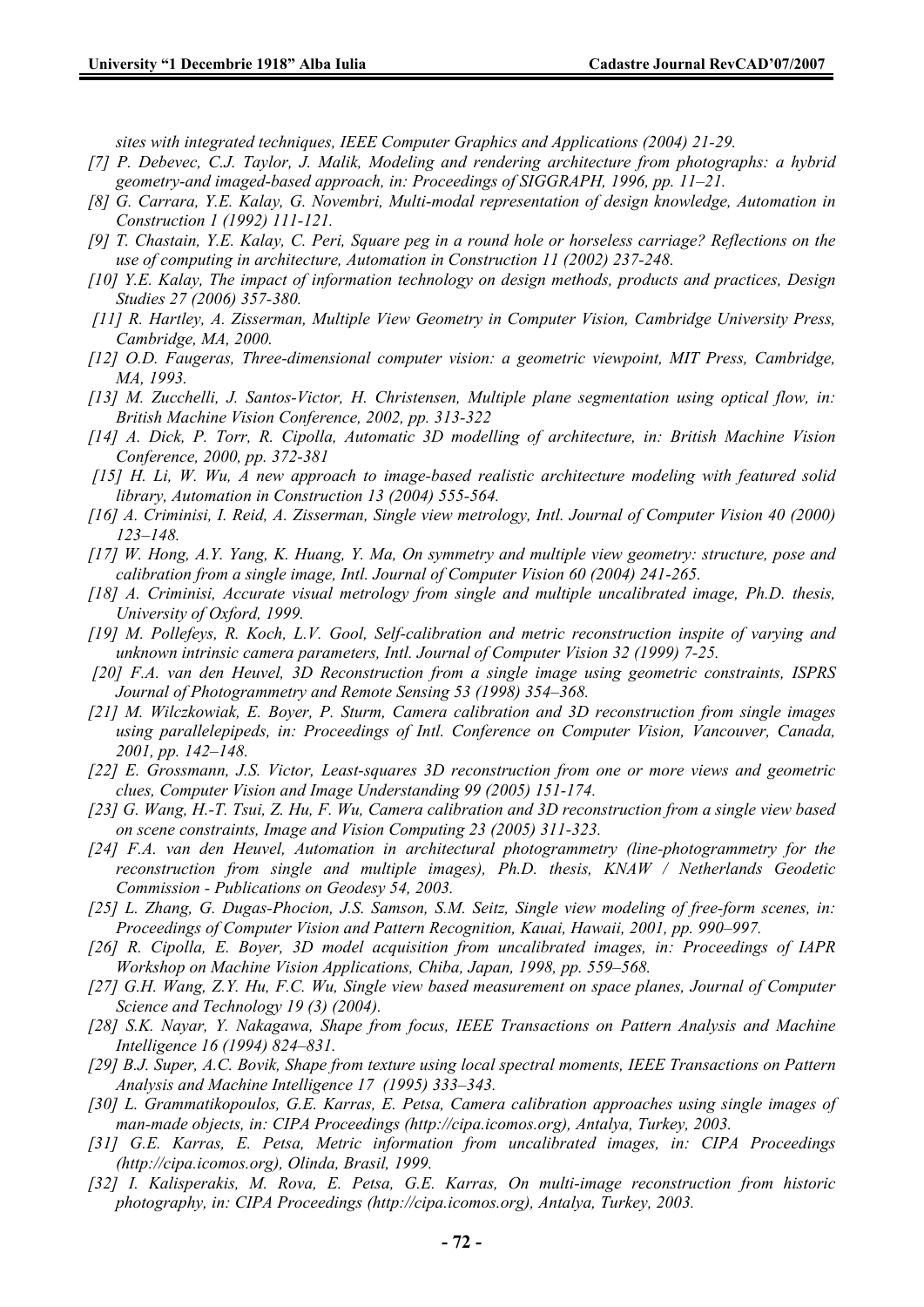- *[33] M. Wilczkowiak, E. Boyer, P. Sturm, 3D modeling using geometric constraints: a parallelepiped based approach, in: Proceedings of European Conference on Computer Vision Vol. IV, Copenhagen, Denmark, 2002, pp. 221–237.*
- *[34] C.S. Chen, C.K. Yu, Y.P. Hung, New calibration-free approach for augmented reality based on parameterized cuboid structure, in: Proceedings of Intl. Conference on Computer Vision, Corfu, Greece, 1999, pp. 30–37.*
- *[35] B. Caprile, V. Torre, Using vanishing points for camera calibration, Intl. Journal of Computer Vision 4 (1990) 127–140.*
- *[36] P.G. Patias, E. Petsa, A. Streilein, Digital line photogrammetry, IGP Bericht (Report) 252, ETH Zurich, 1995.*
- *[37] A.D. Styliadis, P.G. Patias, I.G. Paraschakis, CAD-supported determination of sensor attitude in terrestrial photogrammetric applications, in: Intl. Archives of Photogrammetry and Remote Sensing XXXI (B5), Vienna, Austria, 1996, pp. 451-456.*
- *[38] G. Suter, K. Brunner, A. Mahdavi, Building model reconstruction based on sensed object location information, Automation in Construction 16 (2007).*
- *[39] L.D. Luca, P. Veron, M. Florenzano, Reverse engineering of architectural buildings based on a hybrid modeling approach, Computers & Graphics 30 (2006) 160-176.*
- *[40] J. Košecká, W. Zhang, Extraction, matching, and pose recovery based on dominant rectangular structures, Computer Vision and Image Understanding 100 (2005) 274-293.*
- *[41] D. Breaz, Integral opeators on the TUCD(α)-class, ACTA Universitatis Apulensis (Mathematics Informatics) 8 (2004) 40-49.*
- *[42] M. Risteiu, A. Iosif, Web-based modeling of coal mine-CFTPP virtual consortium: knowledge management for a best representation of an enterprise, ACTA Universitatis Apulensis (Mathematics - Informatics) 7 (2004) 379-388.*
- *[43] A. Zisserman, D. Liebowitz, M. Armstrong, Resolving ambiguities in auto-calibration, Philosophical Transactions of the Royal Society of London, Series A 356 (1740) (1998) 1193-1211.*
- *[44] A.Y. Yang, K.H. Huang, S. Rao, W. Hong, Y. Ma, Symmetry-based 3-D reconstruction from perspective images, Computer Vision and Image Understanding 99 (2005) 210-240.*
- *[45] D.G. Lowe, Fitting parameterized three-dimensional models to images, IEEE Transactions on Pattern Recognition and Machine Intelligence 14 (1991) 441-450.*
- *[46] D. Cooper, T.P. Pridmore, N. Taylor, Assessment of a camera pose algorithm using image of brick sewers, Automation in Construction 10 (2001) 527-540.*
- *[47] T.S. Mantopoulou-Panagiotopoulou, The monastery of Aghios Menas in Thessaloniki, Dumbarton Oaks (Trustees for Harvard University) papers, 50 (1996) 239-262.*
- *[48] G. Moutsopoulos, Thessaloniki 1900-1917, M. Molho Editions [in Greek].*
- *[49] E. Marki-Aggelkou, Aghios Nikolaos Tranos excavation, Macedonika 19 (1979) 271-298.*
- *[50] T.S. Mantopoulou-Panagiotopoulou, New data for the Aghios Nikolaos Tranos church in Thessaloniki (1863) - A meta-byzantine typology approach, Makedonika 29 (1993-1994) 132-174.*
- *[51] N. Doukas, A. Andreatos, Advancing electronic assessment, IJCCC Vol. II (1) (2007) 53-62.*
- *[52] I. Kitagaki, A. Hikita, M. Takeya, Y. Fujihara, Development of an algorithm for groupware modeling for a collaborative learning, IJCCC Vol. II (1) (2007) 63-69.*
- *[53] P.E. Debevec, Modeling and rendering architecture from photographs, Ph.D. thesis, University of California at Berkeley, 1996 (www.debevec.org).*